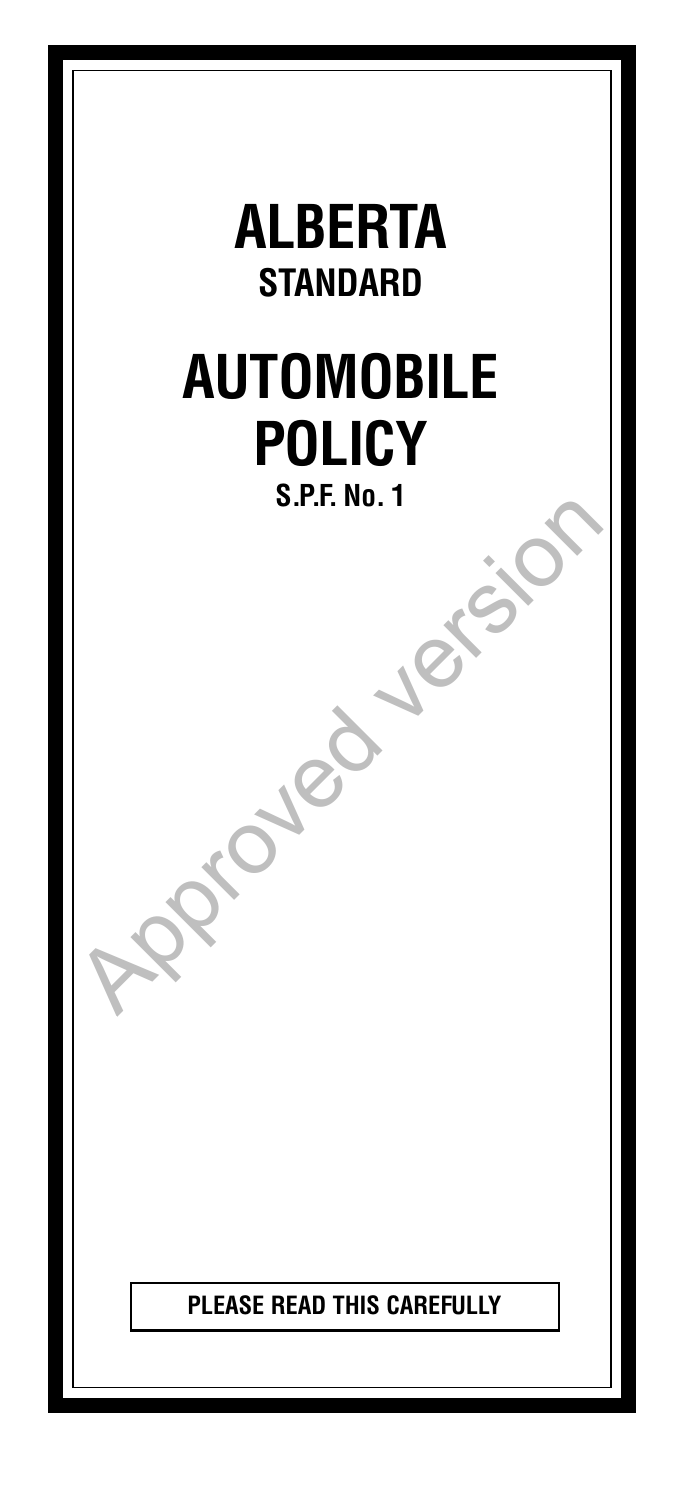# **INDEX**

# Page

| SECTION B - ACCIDENT BENEFITS<br>6<br>SPECIAL PROVISIONS, DEFINITIONS AND EXCLUSIONS<br>LOSS OF OR DAMAGE TO INSURED AUTOMOBILE -<br>All Perils Coverage - Subsection 1<br>Collision or Upset Coverage - Subsection 2<br>Comprehensive Coverage - Subsection 3<br>Specified Perils Coverage - Subsection 4<br>GENERAL PROVISIONS, DEFINITIONS AND<br>11 | BODILY INJURY OR DAMAGE TO PROPERTY | 1                   |
|---------------------------------------------------------------------------------------------------------------------------------------------------------------------------------------------------------------------------------------------------------------------------------------------------------------------------------------------------------|-------------------------------------|---------------------|
|                                                                                                                                                                                                                                                                                                                                                         |                                     | $\overline{2}$      |
|                                                                                                                                                                                                                                                                                                                                                         |                                     | $\overline{2}$<br>3 |
|                                                                                                                                                                                                                                                                                                                                                         |                                     | $\overline{7}$      |
|                                                                                                                                                                                                                                                                                                                                                         |                                     | 10                  |
|                                                                                                                                                                                                                                                                                                                                                         |                                     | 10                  |
|                                                                                                                                                                                                                                                                                                                                                         |                                     |                     |
|                                                                                                                                                                                                                                                                                                                                                         |                                     | 14                  |
|                                                                                                                                                                                                                                                                                                                                                         |                                     |                     |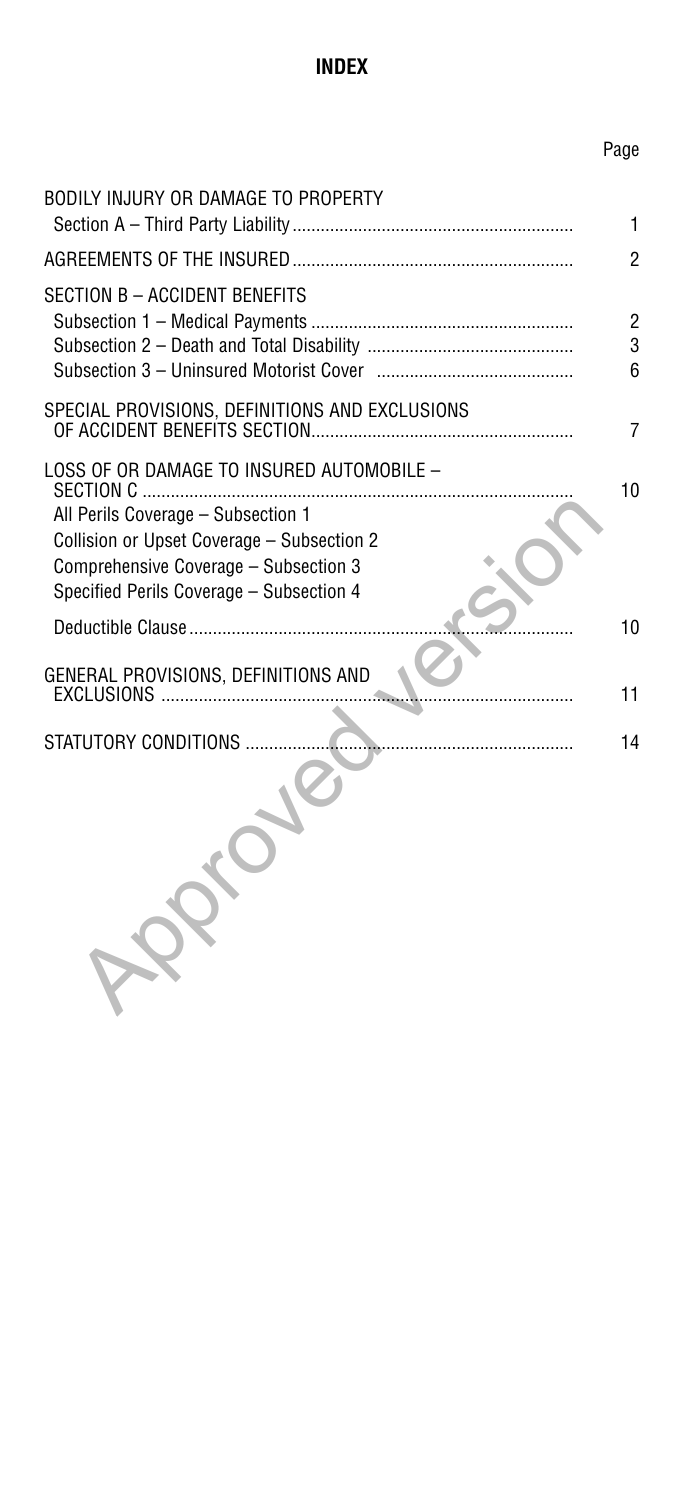# **INSURING AGREEMENTS**

Now, Therefore in Consideration of the payment of the premium specified and of the statements contained in the application **and subject to the limits, terms, conditions, provisions, definitions and exclusions herein stated** and subject always to the condition that the Insurer shall be liable only under the section(s) or subsection(s) of the following Insuring Agreements A, B, C for which a premium is specified in Item 4 of the application and no other.

# **SECTION A – THIRD PARTY LIABILITY**

The Insurer agrees to indemnify the Insured and, in the same manner and to the same extent as if named herein as the Insured, every other person who with his consent personally drives the automobile, or personally operates any part thereof, against the liability imposed by law upon the Insured or upon any such other person for loss or damage arising from the ownership, use or operation of the automobile and resulting from

# **BODILY INJURY TO OR DEATH OF ANY PERSON OR DAMAGE TO PROPERTY**

# **The Insurer shall not be liable under this section,**

- (a) for any liability imposed by any workmen's compensation law upon any person insured by this section; or
- (b) –deleted
- (c) for loss or damage resulting from bodily injury to or the death of any employee of any person insured by this section while engaged in the operation or repair of the automobile; or
- (d) for loss of or damage to property carried in or upon the automobile or to any property owned or rented by, or in the care, custody or control of any person insured by this section; or
- (e) –deleted
- (f) –deleted
- Fraction of a many resulting from bodily injury to or the death of a<br>employee of any person insured by this section while engaged in th<br>operation or repair of the automobile; or<br>for loss of or damage to property carried in (g) for any amount in excess of the limit(s) stated in section A of item 4 of the application and expenditures provided for in the Additional Agreements of this section; subject always to the provisions of the section of the Insurance Act (Automobile Insurance Part) relating to the nuclear energy hazard;
- (h) for any liability arising from contamination of property carried in the automobile.

### **See also General Provisions, Definitions, Exclusions and Statutory Conditions of this Policy**

# **ADDITIONAL AGREEMENTS OF INSURER**

Where indemnity is provided by this section the Insurer shall,

- (1) upon receipt of notice of loss or damage caused to persons or property, serve any person insured by this Policy by such investigation thereof, or by such negotiations with the claimant, or by such settlement of any resulting claims, as may be deemed expedient by the Insurer; and
- (2) defend in the name and on behalf of any person insured by this Policy and at the cost of the Insurer any civil action which may at any time be brought against such person on account of such loss or damage to persons or property; and
- (3) pay all costs taxed against any person insured by this Policy in any civil action defended by the Insurer and any interest accruing after entry of judgment upon that part of the judgment which is within the limit(s) of the Insurer's liability; and
- (4) in case the injury be to a person, reimburse any person insured by this Policy for outlay for such medical aid as may be immediately necessary at the time of such injury; and
- (5) be liable up to the minimum limit(s) prescribed for that province or territory of Canada in which the accident occurred, if that limit(s) is higher than the limit(s) stated in section A of Item 4 of the application; and
- (6) not set up any defence to a claim that might not be set up if the policy were a motor vehicle liability policy issued in the province or territory of Canada in which the accident occurred.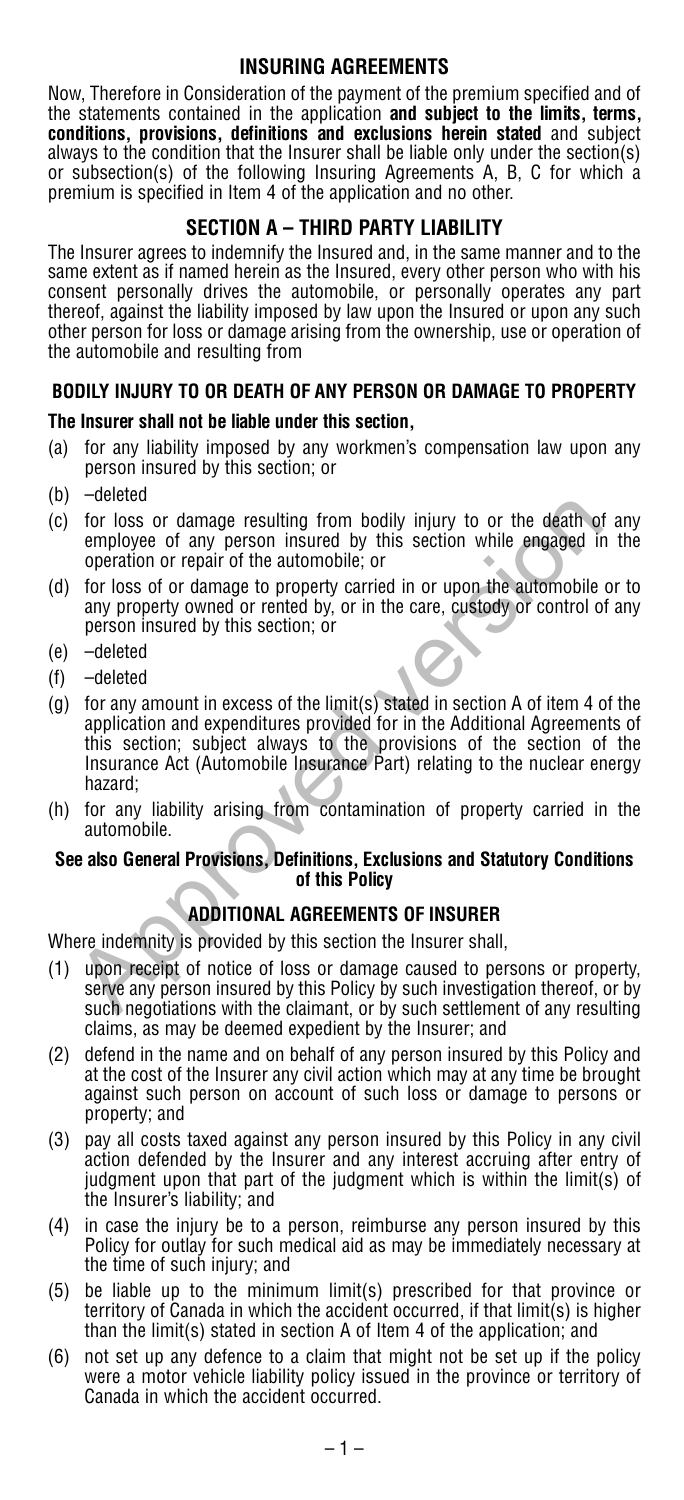# **AGREEMENTS OF INSURED**

Where indemnity is provided by this section, every person insured by this Policy:

- (a) by the acceptance of this Policy, constitutes and appoints the Insurer his irrevocable attorney to appear and defend in any province or territory of Canada in which action is brought against the Insured arising out of the ownership, use or operation of the automobile;
- (b) shall reimburse the Insurer, upon demand, in the amount which the Insurer has paid by reason of the provisions of any statute relating to automobile insurance and which the Insurer would not otherwise be liable to pay under this Policy.

# **SECTION B – ACCIDENT BENEFITS**

The Insurer agrees to pay to or with respect to each insured person as defined in this section who sustains bodily injury or death directly and independently of all other causes by an accident arising out of the use or operation of an automobile.

### **SUBSECTION 1 – MEDICAL PAYMENTS**

- (1) In respect of
	- (a) injuries to which the *Diagnostic and Treatment Protocols Regulation* applies and that are diagnosed and treated in accordance with the protocols under that Requlation, the expenses payable for any service. diagnostic imaging, laboratory testing, specialized testing, supply, treatment, visit, therapy, assessment or making a report, or any other activity or function authorized under that Regulation, and payment must be made in the manner and subject to the provisions of that Regulation, notwithstanding anything to the contrary in Section B, and
	- (b) injuries
		- (i) to which the *Diagnostic and Treatment Protocols Regulation* applies but that are not diagnosed and treated in accordance with the protocols under that Regulation,
		- (ii) to which the *Diagnostic and Treatment Protocols Regulation* ceases to apply but for which the insured person wishes to make a claim under provision (3) of "Special Provisions, Definitions, and Exclusions of Section B", and
		- (iii) to which Section B applies, other than those injuries referred to in subclauses (i) and (ii),

protocols under that Regulation, the expenses payable for any service<br>diagnostic imaging, laboratory testing, superior treatment, visit, therapy, assessment or making a report, or any othe<br>treatment, visit, therapy, assess all reasonable expenses incurred within 2 years from the date of the accident as a result of those injuries for necessary medical, surgical, chiropractic, dental, hospital, psychological, physical therapy, occupational therapy, massage therapy, acupuncture, professional nursing and ambulance services and, in addition, for other services and supplies that are, in the opinion of the insured person's attending physician and in the opinion of the Insurer's medical advisor, essential for the treatment or rehabilitation of the injured person,

to the limit of \$50,000 per person.

- (2) Notwithstanding provision (1),
	- (a) expenses payable in respect of chiropractic services provided under provision (1)(b) are limited to \$750 per person;
	- (b) expenses payable in respect of massage therapy services provided under provision (1)(b) are limited to \$250;
	- (c) expenses payable in respect of acupuncture services provided under provision  $(1)(b)$  are limited to \$250.
- (3) Subject to provision (4), the Insurer is not liable under this provision for those portions of expenses payable or recoverable under any medical, surgical, dental or hospitalization plan or law or, except for similar insurance provided under another automobile insurance contract, under any other insurance contract or certificate issued to or for the benefit of any insured person.
- (4) Except for those portions of expenses payable or recoverable under any law, provision (3) does not apply to expenses payable or recoverable for an injury to which the *Diagnostic and Treatment Protocols Regulation* applies.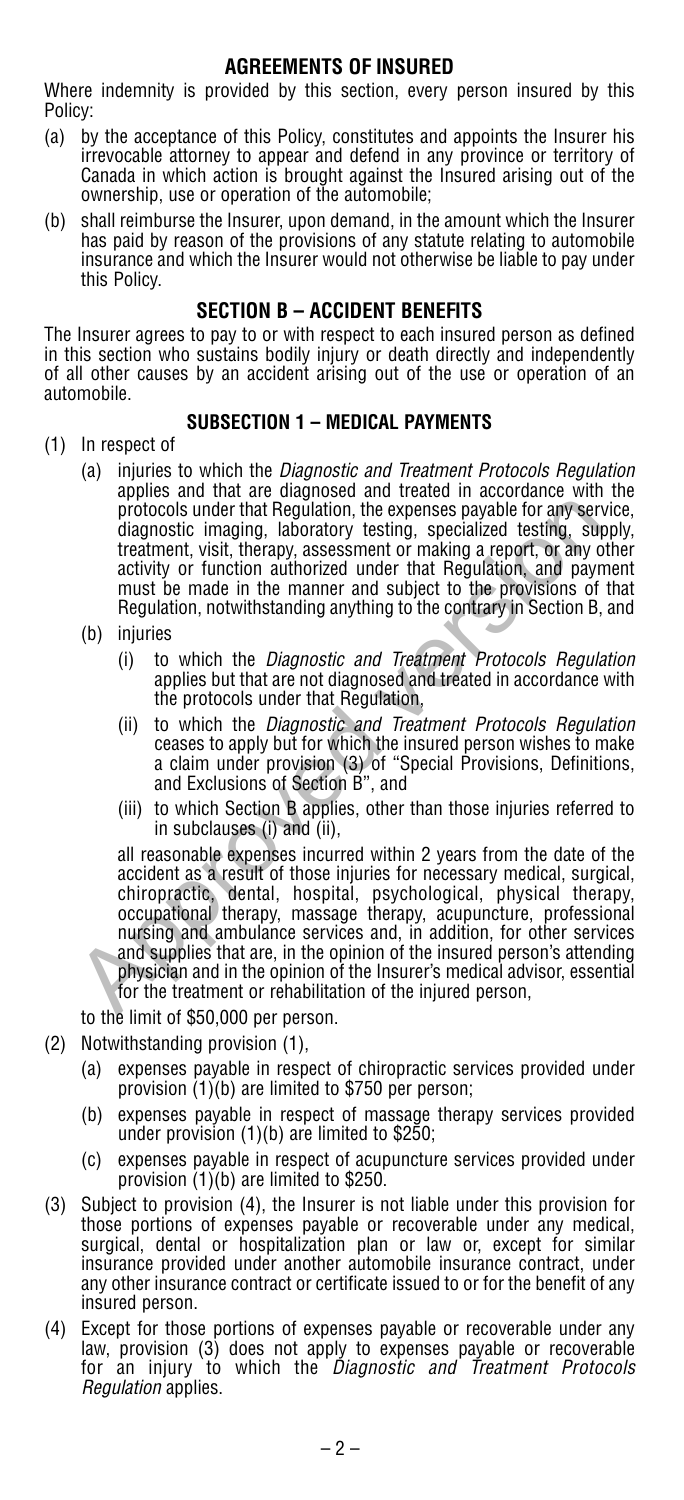### **SUBSECTION 2 – DEATH, GRIEF COUNSELLING, FUNERAL AND TOTAL DISABILITY**

### **Part 1 – Death, Grief Counselling and Funeral Benefits**

Subject to the provisions of this Part 1, for death, a payment of a principal sum – based on the age and status at the date of the accident of the deceased in a household where the head of the household or the spouse/adult interdependent partner or dependants survive – of the following amount:

| Age of Deceased at<br><b>Date of Accident</b> | Head of<br>Household | <b>Status of Deceased at</b><br><b>Date of Accident</b><br><b>Spouse/Adult</b><br>Interdependent<br>Partner | <b>Dependent</b><br><b>Relative</b> |
|-----------------------------------------------|----------------------|-------------------------------------------------------------------------------------------------------------|-------------------------------------|
|                                               |                      |                                                                                                             | \$1000                              |
|                                               |                      |                                                                                                             | 2 0 0 0                             |
|                                               |                      | \$10 000                                                                                                    | 3 0 0 0                             |
|                                               | 10 000               | 10 000                                                                                                      | 2 0 0 0                             |
|                                               | 10 000               | 10 000                                                                                                      | 2 000                               |
|                                               |                      | 10 000                                                                                                      | 1 000                               |
|                                               |                      |                                                                                                             |                                     |

In addition, funeral service expenses up to the amount of \$5,000 in respect of the death of any one person.

In addition, grief counselling expenses up to the amount of \$400 per family in respect of the death of any one person.

In addition, with respect to the death of the head of household,

- (a) where there are 2 or more survivors who are
	- (i) a spouse/adult interdependent partner and one or more dependent relatives, or
	- (ii) 2 or more dependent relatives,

 the principal sum payable is increased 20% for each survivor other than the first, and

- (b) where there is a spouse/adult interdependent partner or dependent relative survivor living in the household, the death benefit is increased
	- (i) by \$15,000 for the first spouse/adult interdependent partner or dependent relative survivor, and
	- (ii) by a subsequent \$4,000 for each of the remaining survivors.

# **For the purposes of this Part I**

- (1) "head of household" means that member of a household with the largest income in the year preceding the date of the accident;
- (2) "dependent relative" means a person
- ddition, grief counselling expenses up to the amount of \$400 per family<br>pect of the death of any one person.<br>ddition, with respect to the death of the head of household,<br>where there are 2 or more survivors who are<br>(i) a sp (a) under the age of 18 years for whose support the head of household or the spouse/adult interdependent partner of the head of household (or both of them) is legally liable and who is dependent upon either or both of them for financial support; or
	- (b) 18 years of age or over and residing in the same dwelling premises as the head of household who, because of mental or physical infirmity, is principally dependent on the head of household or the spouse/adult interdependent partner of the head of household (or both the head of household and the spouse/adult interdependent partner) for financial support;
- (2.1)If the head of household has both a spouse and an adult interdependent partner, a reference to spouse/adult interdependent partner or surviving spouse/adult interdependent partner means
	- (a) the spouse or surviving spouse, or
	- (b) the adult interdependent partner or surviving adult interdependent partner living in the same dwelling premises as the head of household.
- (3) the total sum payable shall be paid with respect to death of head of household or spouse/adult interdependent partner to the surviving spouse/adult interdependent partner. If there is no surviving spouse/adult interdependent partner in the household, no amount shall be payable unless there are surviving dependent relatives and in that event the total sum payable shall be divided equally among the surviving dependent relatives;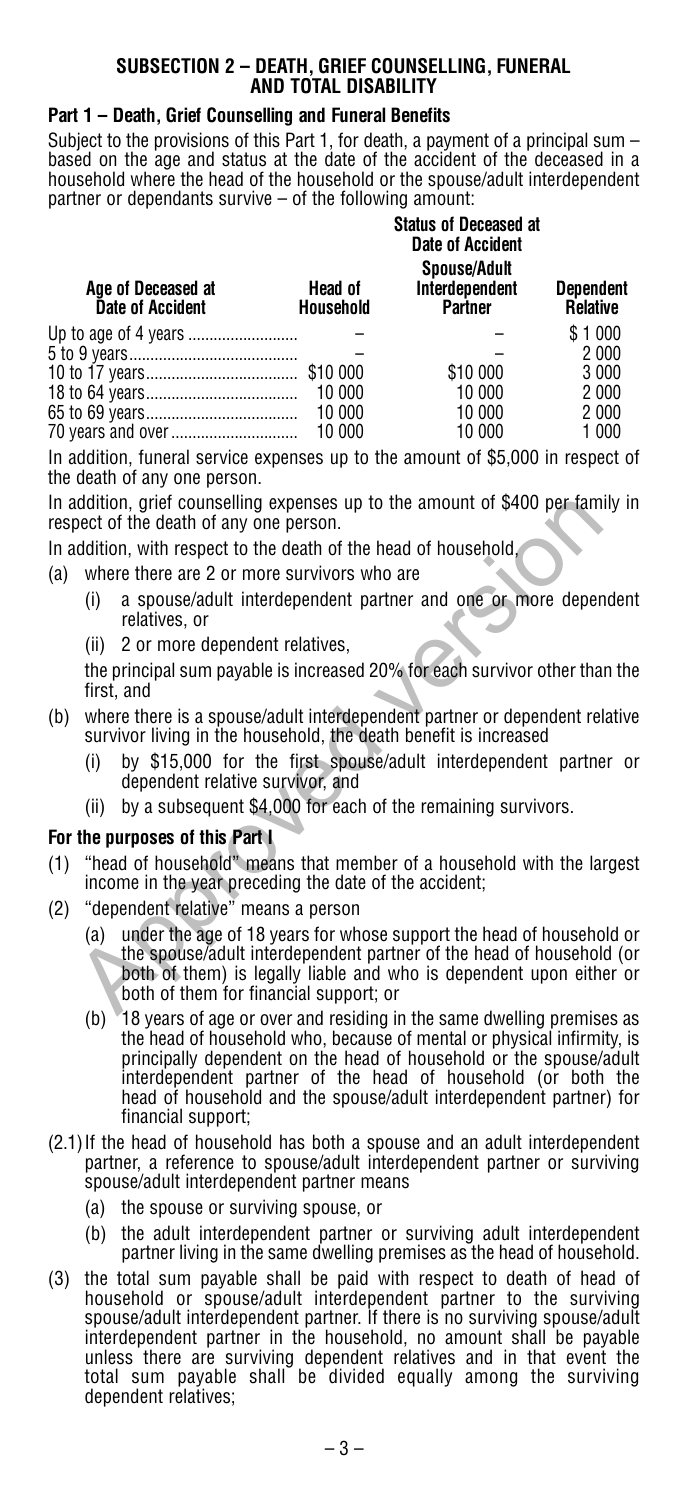- (4) the total amount payable with respect to death due to a common disaster of head of household and spouse/adult interdependent partner shall be paid equally to surviving dependent relatives;
- (5) the sum payable with respect to the death of a dependent relative shall be paid to the head of household or, if he does not survive, to the surviving spouse/adult interdependent partner of the head of household but, if neither the head of household nor the spouse/adult interdependent partner survives, no amount is payable;
- (6) amounts payable under this Part I shall be paid only to a person who is alive 60 days after the death of the insured person;
- (7) the amount payable under this Part I for the death of any person shall be reduced by the amount of any payments made to or for such person with respect to the same accident under Part II, Total Disability;
- (8) the amount payable under this Part for grief counselling is payable to the spouse/adult interdependent partner or other immediate family member of the deceased in respect of grief counselling for the immediate family members of an insured person who dies as a result of the accident.

### **Part II – Total Disability**

A weekly benefit for the period during which the injury shall wholly and continuously disable such insured person, provided

- (a) such person was employed at the date of the accident;
- (b) within 60 days from the date of the accident such injury prevents him from performing any and every duty pertaining to his occupation or employment;
- (c) no benefit shall be payable for the first seven days of such disability or for any period in excess of 104 weeks.

**Amount of Weekly Benefit** – The weekly benefit payable shall be the lesser of:

- (a) \$400 per week, and
- (b) 80% of the average gross weekly earnings, less any payments for loss of income from occupation or employment received by or available to such insured person under Subsection 2 (A) of this Section B.

The above benefits shall be subject to the terms of provision (3) below.

#### **For the purpose of this Part II,**

- such person was employed at the date of the accident;<br>within 60 days from the date of the accident such injury prevents him fro<br>throm 60 days from the date of the accident such injury prevents him fro<br>proforming any and e (1) an insured person who is 18 years of age or over and who is not engaged in an occupation or employment for wages or profit and is completely incapacitated and unable to perform any of his or her household duties shall, while so incapacitated, receive \$135 per week for not more than 26 weeks;
- (1.1)average gross weekly earnings is the greater of
	- (a) average gross weekly earnings from an occupation or employment for the 4 weeks preceding the accident, and
	- (b) average gross weekly earnings from an occupation or employment for the 52 weeks preceding the accident;
- (2) a person shall be deemed to be employed
	- (a) if actively engaged in occupation or employment for wages or profit at the date of the accident, or
	- (b) if 18 years of age or over, so engaged for any six months during the 12 months preceding the date of the accident.
- (3) if the benefits for loss of time payable under this Part, together with benefits for loss of time under another contract, including a contract of group accident insurance and a life insurance contract providing disability insurance, exceed the average gross weekly earnings of the insured person, the weekly benefit shall be calculated in accordance with the following formula:

$$
WB = \frac{80\% \text{ of WE}}{PB + OB} \times PB
$$

where

WB is the weekly benefit,

- WE is the average gross weekly earnings of the insured person.
- PB is the lesser of \$400 and 80% of WE,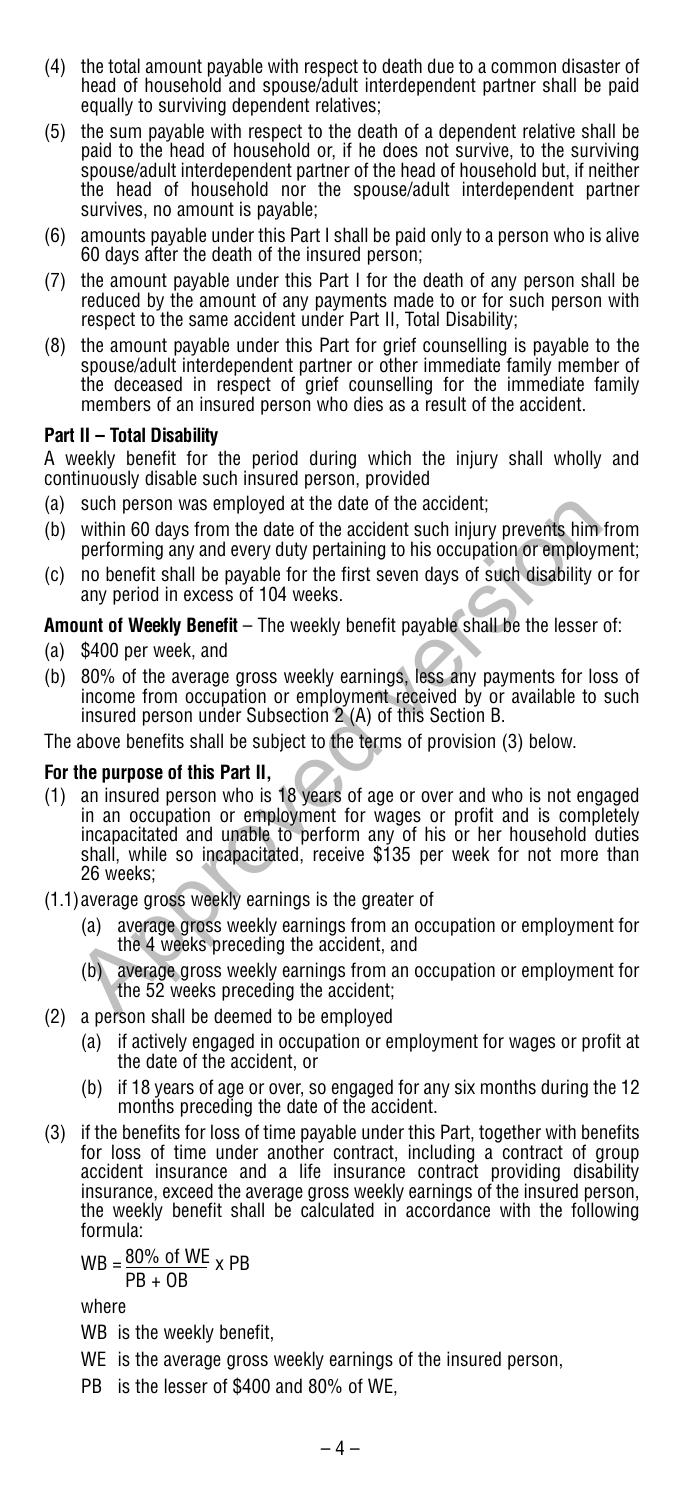- OB is the total of all other weekly benefits payable to the insured person under other contracts, including a contract of group accident insurance and a life insurance contract providing disability insurance, excluding benefits under the *Employment Insurance Act* (Canada) and the *Canada Pension Plan* (Canada);
- (4) the disability of the insured person shall be certified by a duly qualified medical practitioner, if so required by the Insurer.

### **SUBSECTION 2(A) – SUPPLEMENTED BENEFITS RESPECTING ACCIDENTS OCCURRING OUTSIDE ALBERTA IN A NO-FAULT JURISDICTION**

- (1) In this Subsection, 2(A)
	- (a) "accident" means an event resulting in bodily injury caused by an automobile or by the use of an automobile or by the load of an automobile, including damage caused by a trailer;
	- (b) "applicable laws" means, with respect to a no-fault jurisdiction, the laws in force from time to time governing the system of no-fault automobile insurance in that jurisdiction;
	- (c) "insured person" means an individual who is a resident of Alberta and who
		- (i) is an occupant of the described automobile or of a newly acquired or temporary substitute automobile as defined in this policy,
		- (ii) is an occupant of an automobile and is
			- (A) the named insured, or a spouse/adult interdependent partner of the named insured living in the same dwelling premises as the named insured, or
			- (B) a dependent relative of an individual referred to in paragraph (A) living in the same dwelling premises as the named insured,
		- (iii) while a pedestrian, is struck by the described automobile or a newly acquired or temporary substitute automobile as defined in this policy,
		- (iv) while a pedestrian, is struck by an automobile and is
			- (A) the named insured, or a spouse/adult interdependent partner of the named insured living in the same dwelling premises as the named insured, or
			- (B) a dependent relative of an individual referred to in paragraph (A) living in the same dwelling premises as the named insured,
		- (v) is the occupant of an automobile or a pedestrian struck by an automobile and is
	- (A) is an occupant of an automobile and is<br>
	(A) the named insured, or a spouse/adult interdepende<br>
	partner of the named insured, or a spouse/adult interdepende<br>
	premisses as the named insured, or<br>
	(B) a dependent relative (A) an employee or partner of the named insured who is provided with the regular use of the described automobile, or a spouse/adult interdependent partner of the employee living in the same dwelling premises as the employee or a spouse/adult interdependent partner of the partner living in the same dwelling premises as the partner, or
		- (B) a dependent relative of an individual referred to in paragraph (A) living in the same dwelling premises as that individual,

or

(vi) is

(A) the occupant of an automobile, or

(B) a pedestrian struck by an automobile

 driven by an individual described in any of subclauses (i) through (v),

 but does not include an individual who is, at the time of an accident in Quebec, the owner or occupant of an automobile registered in Quebec;

- (d) "no-fault jurisdiction" means the Province of Quebec, Ontario, Manitoba or Saskatchewan;
- (e) "pedestrian" means an individual who is not an occupant of an automobile;
- (f) "resident of Alberta" means an individual who
	- (i) is authorized by law to be or to remain in Canada and is living and ordinarily present in Alberta, and
	- (ii) meets the criteria for non-residency in the no-fault jurisdiction established by the applicable laws of the no-fault jurisdiction.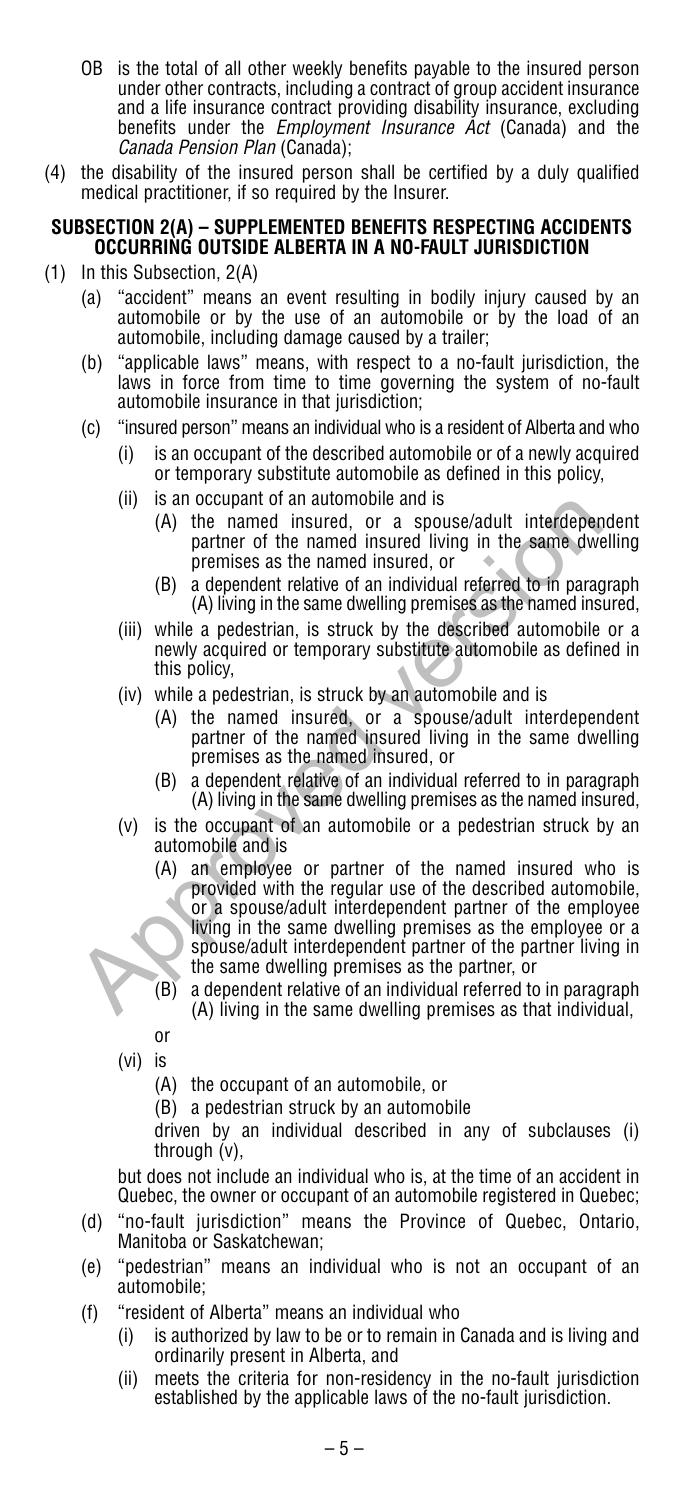- (2) The definition of "insured person" under the heading Special Provisions, Definitions, and Exclusions of Section B does not apply to this Subsection.
- (3) Where an insured person suffers personal injury as a result of an accident occurring in a no-fault jurisdiction, the insurer agrees to pay to the insured person the amount that would be payable under the applicable laws of the no-fault jurisdiction as if the insured person were a resident of the no-fault jurisdiction.
- (4) For the purposes of calculating an amount payable under (3) in respect of an accident occurring in Quebec, references in the *Automobile Insurance Act* (Quebec) to other statutes or regulations of Quebec used to calculate an amount payable under (3) shall be read as references to corresponding Alberta statutes or regulations or federal statutes or regulations that apply in Alberta.
- (5) In any claim or action in Alberta arising out of an accident in Alberta, the insurer agrees not to exercise its right of subrogation against a resident of Manitoba or Saskatchewan in respect of Section B - Accident Benefits paid to a resident of Alberta under this policy.
- (6) No exclusion or limitation in Section B or in the General Provisions, Definitions and Exclusions and the Statutory Conditions of this policy may be raised by the insurer in respect of a claim by an insured under (3).

# **SUBSECTION 3 – UNINSURED MOTORIST COVER**

All sums which every insured person shall be legally entitled to recover as damages for bodily injury and all sums which any other person shall be legally entitled to recover as damages because of the death of any insured person, from the owner or driver of an uninsured or unidentified automobile as defined herein.

### (1) **The Insurer shall not be liable under this subsection,**

- (a) to any person who has a right of recovery under an unsatisfied judgment or similar fund or plan in effect in any jurisdiction of Canada or the United States of America;
- (b) to any person who, without the written consent of the Insurer, makes directly or through his representative any settlement with or prosecutes to judgment any action against any person or organization which may be legally liable therefor;
- **SUBSECTION 3 UNINSURED MOTORIST COVER**<br>
sums which every insured person shall be legally entitled to recover a<br>
nages for bodily injury and all sums which any other person shall be legal<br>
thed to recover as damages bec (c) for any amount in excess of the minimum limit(s) for automobile bodily injury liability insurance applicable in the jurisdiction in which the accident occurs regardless of the number of persons so injured or killed, but in no event shall such limit(s) exceed the minimum limit(s) applicable in the jurisdiction stated in Item 1 of the application.

# (2) **Uninsured automobile defined**

 An "uninsured automobile" under this section means an automobile with respect to which neither the owner nor driver thereof has applicable and collectible bodily injury liability insurance for its ownership, use or operation, but shall not include an automobile owned by or registered in the name of

- (a) the named insured or by any person residing in the same dwelling premises therewith; or
- (b) the governments of Canada or the United States of America or any political sub-division thereof or any agency or corporation owned or controlled by any of them; or
- (c) any person who is an authorized self-insurer within the meaning of a financial or safety responsibility law; or
- (d) any person who has filed a bond or otherwise given proof of financial responsibility with respect to his liability for the ownership, use or operation of automobiles.

# (3) **Unidentified automobile defined**

 An "unidentified" automobile under this subsection means an automobile which causes bodily injury or death to an insured person arising out of physical contact of such automobile with the automobile of which the insured person is an occupant at the time of the accident, provided

(a) the identity of either the owner or driver of such automobile cannot be ascertained, and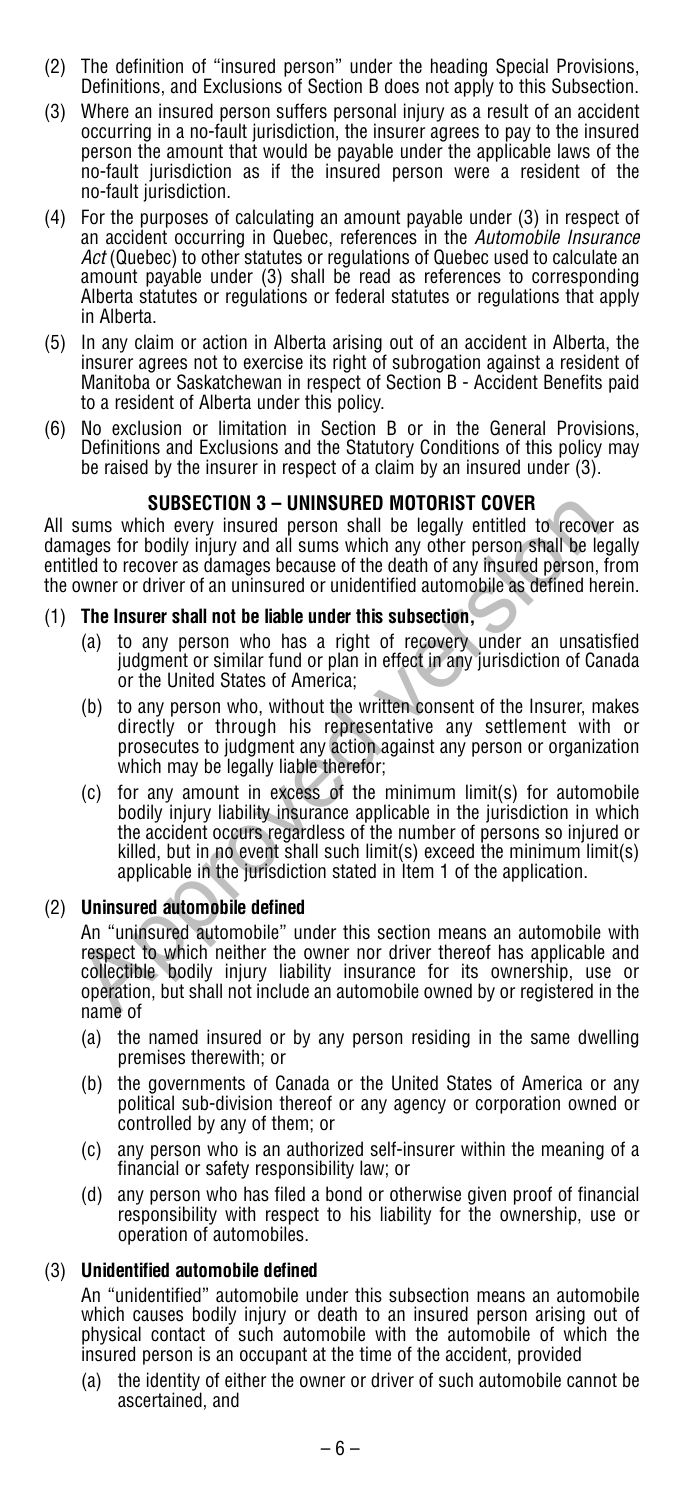- (b) the insured person or someone on his behalf has reported the accident within 24 hours to a police, peace or judicial officer or to an administrator of motor vehicle laws and shall have filed with the Insurer within 30 days thereafter a statement under oath that the insured person or his legal representative has a cause or causes of action arising out of such accident for damages against a person or persons whose identity cannot be ascertained and setting forth the facts in support thereof; and
- (c) at the request of the Insurer, the insured person or his legal representative makes available for inspection the automobile of which the insured person was an occupant at the time of the accident.

#### (4) **Limitation of liability**

- (a) If claim is made under this subsection and claim is also made against any person who is an insured under section  $A -$  Third Party Liability of this Policy, any payment under this subsection shall be applied in reduction of any amount which the insured person may be entitled to recover from any person who is insured under section A;
- (b) Any payment made under section A or under subsections 1 or 2 of section B of this Policy to an insured person hereunder shall be applied in reduction of any amount which such person may be entitled to recover under this subsection.

### (5) **Determination of legal liability and amount of damages**

 The determination as to whether the insured person shall be legally entitled to recover damages and if so entitled, the amount thereof, shall be made by agreement between the insured person and the Insurer.

**Determination of legal liability and amount of damages**<br>The determination as to whether the insured person shall be legally entities<br>to recover damages and if so entitled, the amount thereof, shall be made to<br>agreement be If any difference arises between the insured person and the Insurer as to whether the insured person is legally entitled to recover damages and, if so entitled, as to the amount thereof these questions shall be submitted to arbitration of some person to be chosen by both parties, or if they cannot agree on one person, then by two persons, one to be chosen by the insured person and the other by the Insurer and a third person to be appointed by the persons so chosen. The submission shall be subject to the provisions of The Arbitration Act and the award shall be binding upon the parties.

### (6) **Notice of legal action**

 If, before the Insurer makes payment of loss hereunder, the insured person or his representative shall institute any legal action for bodily injury or death against any other person owning or operating an automobile involved in the accident, a copy of the writ of summons or other process served in connection with such legal action shall be forwarded immediately to the Insurer.

#### **SPECIAL PROVISIONS, DEFINITIONS, AND EXCLUSIONS OF SECTION B**

# (1) **"INSURED PERSON" DEFINED**

In this section, the words "insured person" mean

- (a) any person while an occupant of the described automobile or of a newly acquired or temporary substitute automobile as defined in this policy;
- (b) the insured and, if residing in the same dwelling premises as the insured, his or her spouse/adult interdependent partner and any dependent relative of either while an occupant of any other automobile; provided that
	- (i) the insured is an individual or are two spouses/adult interdependent partners in a household;
	- (ii) such person is not engaged in the business of selling, repairing, maintaining, servicing, storing or parking automobiles at the time of the accident;
	- (iii) such other automobile is not owned or regularly or frequently used by the insured or by any person or persons residing in the same dwelling premises as the insured;
	- (iv) such other automobile is not owned, hired, or leased by an employer of the insured or by an employer of any person or persons residing in the same dwelling premises as the insured;
	- (v) such other automobile is not used for carrying passengers for compensation or hire or for commercial delivery;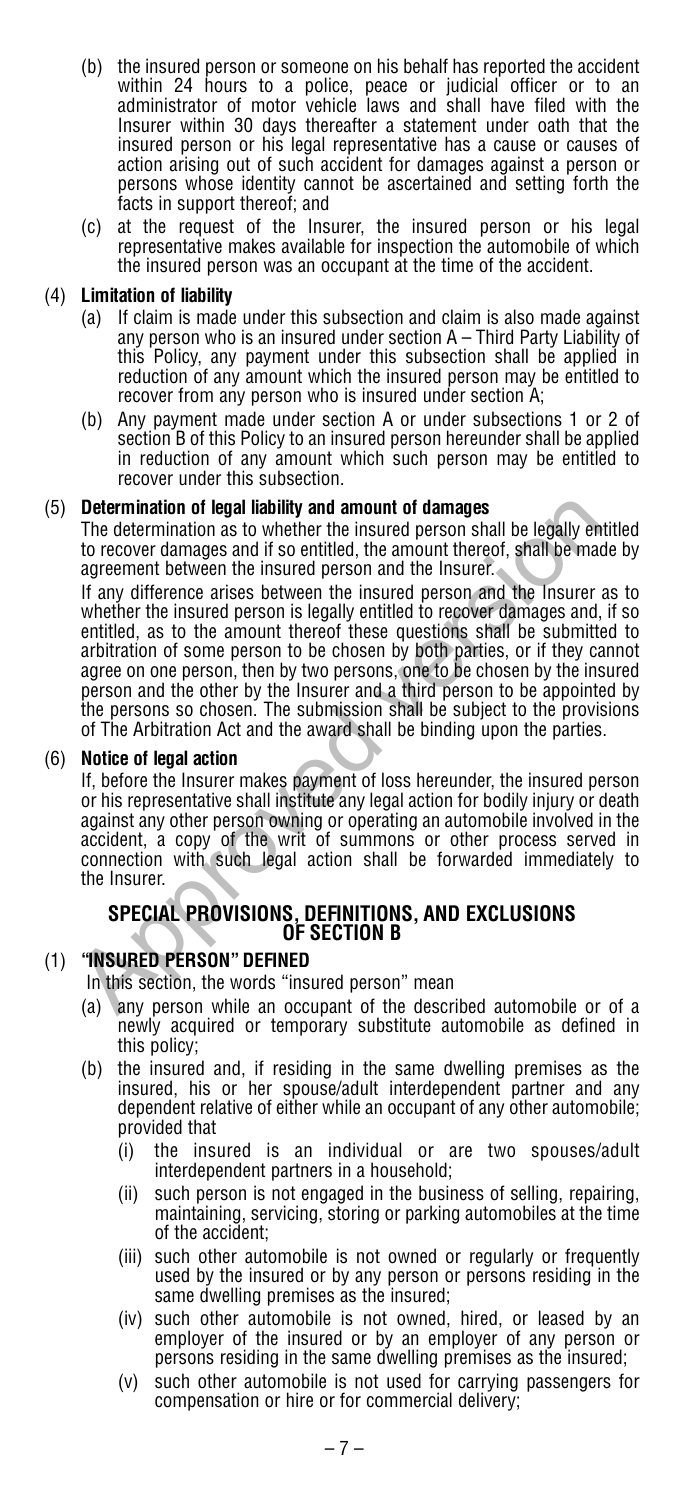- (c) in Subsection 1 and 2 of Section B only, any person, not the occupant of an automobile or of railway rolling-stock that runs on rails, who is struck, in Canada, by the described automobile or a newly acquired or temporary substitute automobile as defined in the policy.
- (d) in Subsection 1 and 2 of Section B only, the named insured, if an individual and his or her spouse/adult interdependent partner and any dependent relative residing in the same dwelling premises as the named insured, not the occupant of an automobile or of railway rollingstock that runs on rails, who is struck by any other automobile; provided that
	- (i) such person is not engaged in the business of selling, repairing, maintaining, servicing, storing, or parking automobiles at the time of the accident;
	- (ii) that automobile is not owned or regularly or frequently used by the insured or by any person or persons residing in the same dwelling premises as the named insured;
	- (iii) that automobile is not owned, hired, or leased by an employer of the insured or by an employer of any person or persons residing in the same dwelling premises as the named insured;
- (e) if the insured is a corporation, unincorporated association, or partnership, or a sole proprietorship, any employee or partner of the insured for whose regular use the automobile is furnished, and his or her spouse/adult interdependent partner and any dependent relative of either, residing in the same dwelling premises as such employee or partner, while an occupant of any other automobile; and
- Insured to whose regular use the automobile is thristeney in the same developed in the sponse/addlt interdependent partner and any dependent relative either, residing in the same dwelling premises as such employee or partn (f) in Subsections 1 and 2 of Section B only, any employee or partner of the insured, for whose regular use the automobile is furnished, and his or her spouse/adult interdependent partner and any dependent relative of either, residing in the same dwelling premises as such employee or partner, while not the occupant of an automobile or of railway rollingstock that runs on rails, who is struck by any other automobile; provided that in respect of (e) and (f) above,
	- (i) neither such employee nor partner or his or her spouse/adult interdependent partner is the owner of an automobile;
	- (ii) such person is not engaged in the business of selling, repairing, maintaining, servicing, storing, or parking automobiles at the time of the accident;
	- (iii) such other automobile is not owned or regularly or frequently used by the employee or partner, or by any person or persons residing in the same dwelling premises as such employee or partner;
	- (iv) such other automobile is not owned, hired, or leased by the insured or by an employer of any person or persons residing in the same dwelling premises as such employee or partner of the insured;
	- in respect of (e) above only,
	- (v) such other automobile is not used for carrying passengers for compensation or hire or for commercial delivery.
- (1.1)**"Prescribed claim form" Defined** In this section, the words "prescribed claim form" mean a form prescribed by the Minister under section 803 of the *Insurance Act*.
- (1.2)**"Spouse/adult interdependent partner" Defined** In this section, the words "spouse/adult interdependent partner" mean the spouse or adult interdependent partner, as the case may be.

# (2) **EXCLUSIONS**

- (a) The Insurer shall not be liable under provision (1) of subsection 1 nor under Part II of subsection 2 of this section B for bodily injury to any person
	- (i) resulting from the suicide of such person or attempt thereat, whether sane or insane; or
	- (ii) who is entitled to receive the benefits of any workmen's compensation law or plan as a result of the accident; or
	- (iii) where the person at the time of the accident is engaged in a race or speed test; or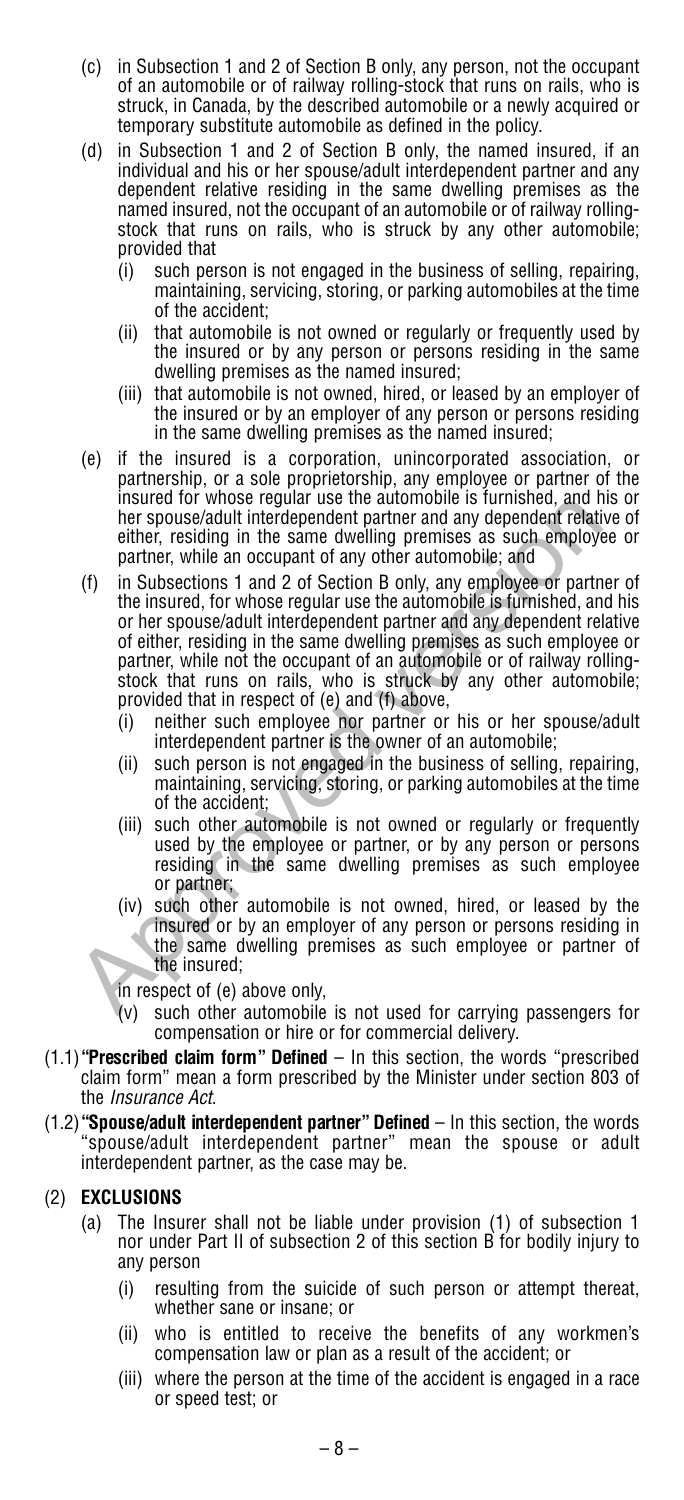- (iv) caused directly by sickness or disease; or
- (v) who is using the automobile for any illicit or prohibited trade or transportation.
- (b) The Insurer shall not be liable under Part II of subsection 2 of this section B for bodily injury
	- (i) sustained by any person who is convicted of an offence under section 253(b) of The Criminal Code (driving with more than 80 milligrams of alcohol in 100 millilitres of blood) or under section 253(a) of The Criminal Code (driving while ability to drive impaired by alcohol or a drug) occurring at the time of the accident, or
	- (ii) sustained by any person driving the automobile who is under the age prescribed by the law of the jurisdiction in which the accident occurs as being the minimum age at which a licence or permit to drive the automobile may be issued to him; or
	- (iii) sustained by any person driving the automobile who is not for the time being either authorized by Law or qualified to drive the automobile.

# (3) **NOTICE AND PROOF OF CLAIM**

 Subject to the *Diagnostic and Treatment Protocols Regulation*, the insured person or the insured person's agent, or the person otherwise entitled to make a claim or that person's agent, shall

- (a) deliver personally,
- (b) mail,
- (c) fax, or
- (d) send by e-mail if both parties have agreed to this method of sending and receiving notices and other documents,

person or the insured person's agent, or the person otherwise entitled<br>
(a) deliver personally,<br>
(a) and a deliver personally,<br>
(b) mail,<br>
(c) fax, or<br>
(d) send by e-mail if both parties have agreed to this method of send a properly completed prescribed claim form, containing at least the information referred to in provision (3.1), to the chief agency or head office of the Insurer in Alberta within 30 days of the accident, or if giving notice within 30 days is not reasonable, as soon as practicable after that.

- (3.1)**Contents of Claim Form** The completed prescribed claim form must include
	- (a) details of the injury, and
	- (b) details of the accident that are within the personal knowledge of the insured person.
- (3.2)**Responsibility for Expenses Related to Completion of Claim Form** The Insurer shall pay all expenses incurred by or on behalf of the insured person in completing the medical report portion of the prescribed claim form.
- (3.3)**Total Disability Claim** With respect to a total disability claim, the insured person shall, if so required by the Insurer, furnish a certificate from a duly qualified medical practitioner as to the cause and nature of the accident for which the claim is made and as to the duration of the disability caused thereby.
- (4) **MEDICAL REPORTS Subject to provision (4.1),** the Insurer has the right and the claimant shall afford to a duly qualified medical practitioner named by the Insurer an opportunity to examine the person of the insured's person when and as often as it reasonably requires while the claim is pending, and also, in the case of the death of the insured person, to make an autopsy subject to the law relating to autopsies.
- (4.1)**Exemption** The Insurer has no right and the claimant is under no obligation under provision (4) with respect to
	- (a) injuries to which the *Diagnostic and Treatment Protocols Regulation* applies during the period and with respect to any service, diagnostic imaging, laboratory testing, specialized testing, supply, treatment, visit, therapy, assessment, making a report or other activity or function authorized under that Regulation;
	- (b) subject to provision (4.2), any other injuries for which the following services are provided:
		- (i) chiropractic services;
		- (ii) massage therapy services;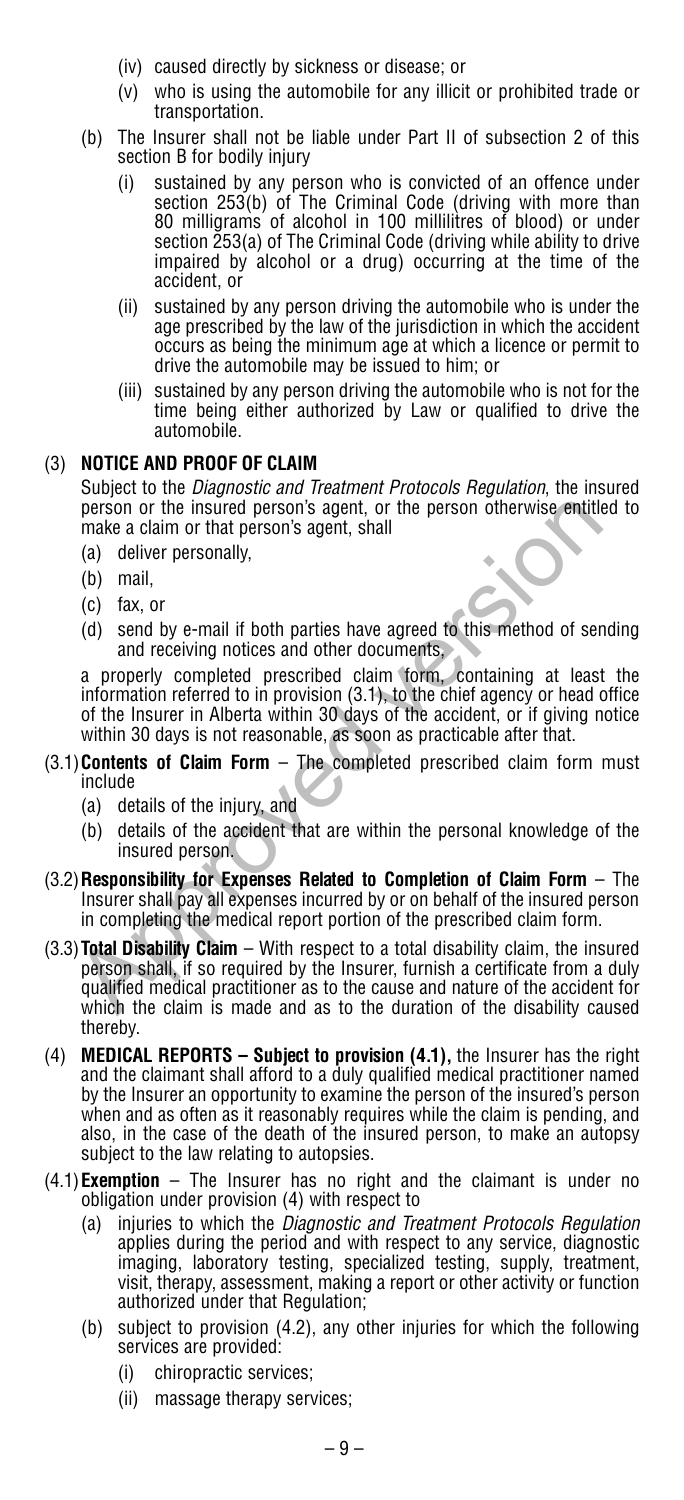- (iii) acupuncture services;
- (iv) the following services to the extent of the specified limit:
	- (A) psychological services, up to \$600 per person;
	- (B) physical therapy services, up to \$600 per person;
	- (C) occupational therapy services, up to \$600 per person.
- (4.2)**Non-application**  Provision (4.1)(b) does not apply to those injuries to which the *Diagnostic and Treatment Protocols Regulation* ceases to apply.

### (5) **RELEASE**

 Notwithstanding any release provided for under the relevant sections of The Insurance Act of the Province, the Insurer may demand, as a condition precedent to payment of any amount under Section B of the policy, a release in favour of the insured and the Insurer from liability to the extent of such payment from the insured person or his personal representative or any other person.

### (6) **WHEN MONEYS PAYABLE**

- prescribed claim form. The initial benefits for loss of time under Pa<br>
I of Subsection 2 shall be paid within 30 days after the Insurer has<br>
received the completed prescribed claim form, and payments shall<br>
made thereafte (a) Except for the expenses authorized to be paid in accordance with the *Diagnostic and Treatment Protocols Regulation*, all amounts payable under Section B other than benefits under Part II of Subsection 2 shall be paid by the Insurer within 60 days after it has received a completed prescribed claim form. The initial benefits for loss of time under Part II of Subsection 2 shall be paid within 30 days after the Insurer has received the completed prescribed claim form, and payments shall be made thereafter within each 30-day period while the Insurer remains liable for payments if the insured person, whenever required to do so, furnishes, prior to payment, proof of continuing disability.
- (b) No person shall bring an action to recover the amount of a claim under this section unless the requirements of provisions (3) and (4) are complied with, nor until the amount of the loss has been ascertained as provided in this section.
- (c) Every action or proceeding against the Insurer for the recovery of a claim under this section shall be commenced within one year from the date on which the cause of action arose and not afterwards.

#### **See also general provisions, definitions, exclusions, and statutory conditions of this policy.**

# **SECTION C – LOSS OF OR DAMAGE TO INSURED AUTOMOBILE**

The Insurer agrees to indemnify the Insured against direct and accidental loss of or damage to the automobile, including its equipment

#### **Subsection 1 – ALL PERILS – from all perils;**

#### **Subsection 2 – COLLISION OR UPSET – caused by collision with another object or by upset;**

#### **Subsection 3 – COMPREHENSIVE – from any peril other than by collision with another object or by upset;**

The words "another object" as used in this subsection 3 shall be deemed to include (a) a vehicle to which the automobile is attached and (b) the surface of the ground and any object therein or thereon. Loss or damage caused by missiles, falling or flying objects, fire, theft, explosion, earthquake, windstorm, hail, rising water, malicious mischief, riot or civil commotion shall be deemed loss or damage caused by perils for which insurance is provided under this subsection 3.

**Subsection 4 – SPECIFIED PERILS – caused by fire, lightning, theft or attempt thereat, windstorm, earthquake, hail, explosion, riot or civil commotion, falling or forced landing of aircraft or of parts thereof, rising water, or the stranding, sinking, burning, derailment or collision of any conveyance in or upon which the automobile is being transported on land or water;**

# **DEDUCTIBLE CLAUSE**

Each occurrence causing loss or damage covered under any subsection of section C except loss or damage caused by fire or lightning or theft of the entire automobile covered by such subsection, shall give rise to a separate claim in respect of which the Insurer's liability shall be limited to the amount of loss or damage in excess of the amount deductible, if any, stated in the applicable subsection of section C of Item 4 of the application.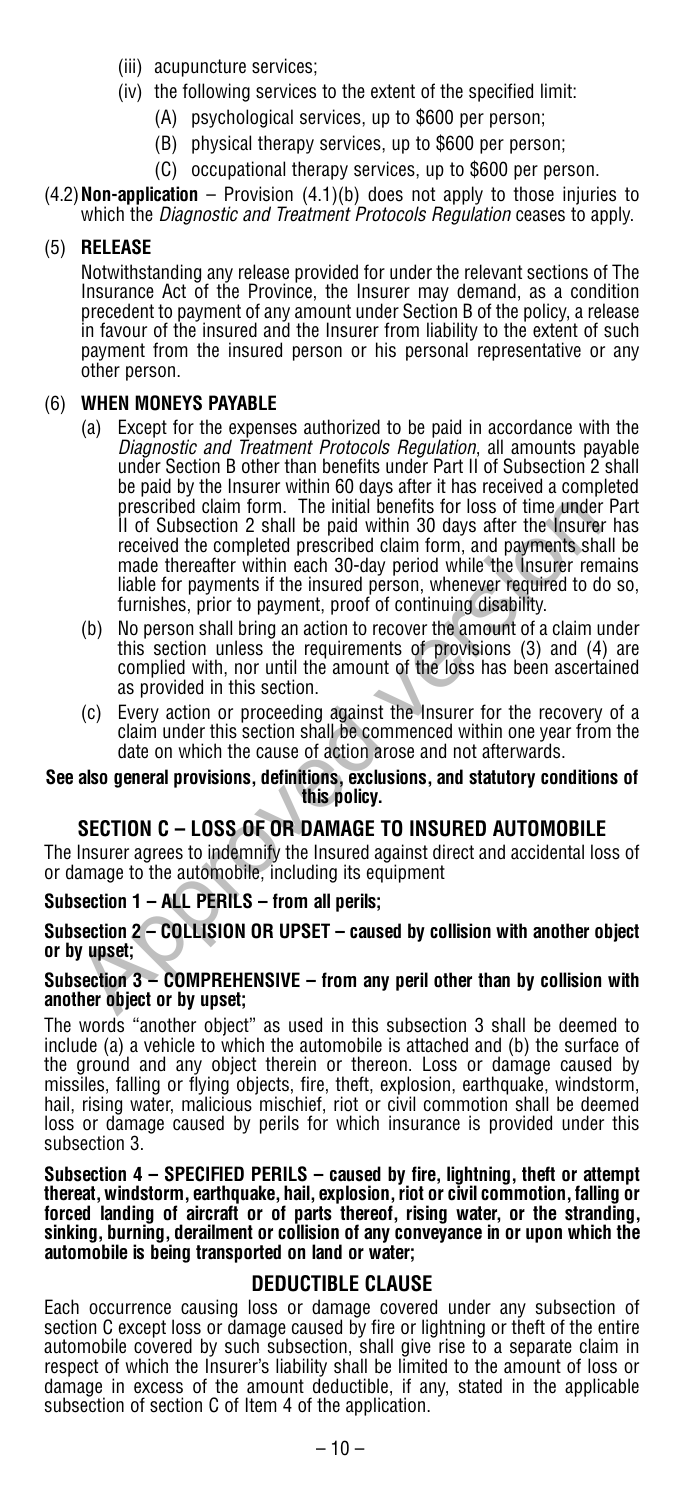# **EXCLUSIONS**

# **The Insurer shall not be liable,**

- (1) under any subsection of Section C for loss or damage
	- (a) to tires or consisting of or caused by mechanical fracture or breakdown of any part of the automobile or by rusting, corrosion, wear and tear, freezing, or explosion within the combustion chamber, unless the loss or damage is coincident with other loss or damage covered by such subsection or is caused by fire, theft or malicious mischief covered by such subsection; or
	- (b) caused by the conversion, embezzlement, theft or secretion by any person in lawful possession of the automobile under a mortgage, conditional sale, lease or other similar written agreement; or
	- (c) caused by the voluntary parting with title or ownership, whether or not induced to do so by any fraudulent scheme, trick, device or false pretense; or
	- (d) caused directly or indirectly by contamination by radioactive material; or
	- (e) to contents of trailers or to rugs or robes; or
	- (f) to tapes and equipment for use with a tape player or recorder when such tapes or equipment are detached therefrom; or
	- (g) where the insured drives or operates the automobile
		- (i) while under the influence of intoxicating liquor or drugs to such an extent as to be for the time being incapable of the proper control of the automobile; or
		- (ii) while in a condition for which he is convicted of an offence under section 253 of the Criminal Code (Canada) or under or in connection with circumstances for which he is convicted of an offence under section 254 of the Criminal Code (Canada); or
	- (h) where the insured permits, suffers, allows or connives at the use of the automobile by any person contrary to the provisions of (g);
- (i) while the intendered the multileuse of multileuse of multileuse of the propositor of the automobile; or<br>an extent as to be for the time being incapable of the prop<br>control of the automobile; or<br>(ii) while in a conditio (2) under subsections 3 (Comprehensive), 4 (Specified Perils) only, for loss or damage caused by theft by any person or persons residing in the same dwelling premises as the Insured, or by any employee of the Insured engaged in the operation, maintenance or repair of the automobile whether the theft occurs during the hours of such service or employment or not.

#### **See also General Provisions, Definitions, Exclusions and Statutory Conditions of this Policy**

# **ADDITIONAL AGREEMENTS OF INSURER**

- (1) Where loss or damage arises from a peril for which a premium is specified under a subsection of this section, the Insurer further agrees:
	- (a) to pay general average, salvage and fire department charges and customs duties of Canada or of the United States of America for which the Insured is legally liable;
	- (b) to waive subrogation against every person who, with the insured's consent, has care, custody or control of the automobile, provided always that this waiver shall not apply to any person (1) having such care, custody or control in the course of the business of selling. repairing, maintaining, servicing, storing or parking automobiles, or (2) who has (i) committed a breach of any condition of this policy or (ii) driven or operated the automobile in the circumstances referred to in (i) or (ii) of paragraph (g) of the Exclusions to Section C of this policy;
	- (c) to indemnify the Insured and any other person who personally drives a temporary substitute automobile as defined in the General Provisions of this Policy against the liability imposed by law or assumed by the Insured or such other person under any contract or agreement for direct and accidental physical loss or damage to such automobile and arising from the care, custody and control thereof; provided always that:
		- (i) such indemnity is subject to the deductible clause and exclusions of each such subsection;
		- (ii) if the owner of such automobile has or places insurance against any peril insured by this section, the indemnity provided herein shall be limited to the sum by which the deductible amount, if any, of such other insurance exceeds the deductible amount stated in the applicable subsection of this Policy;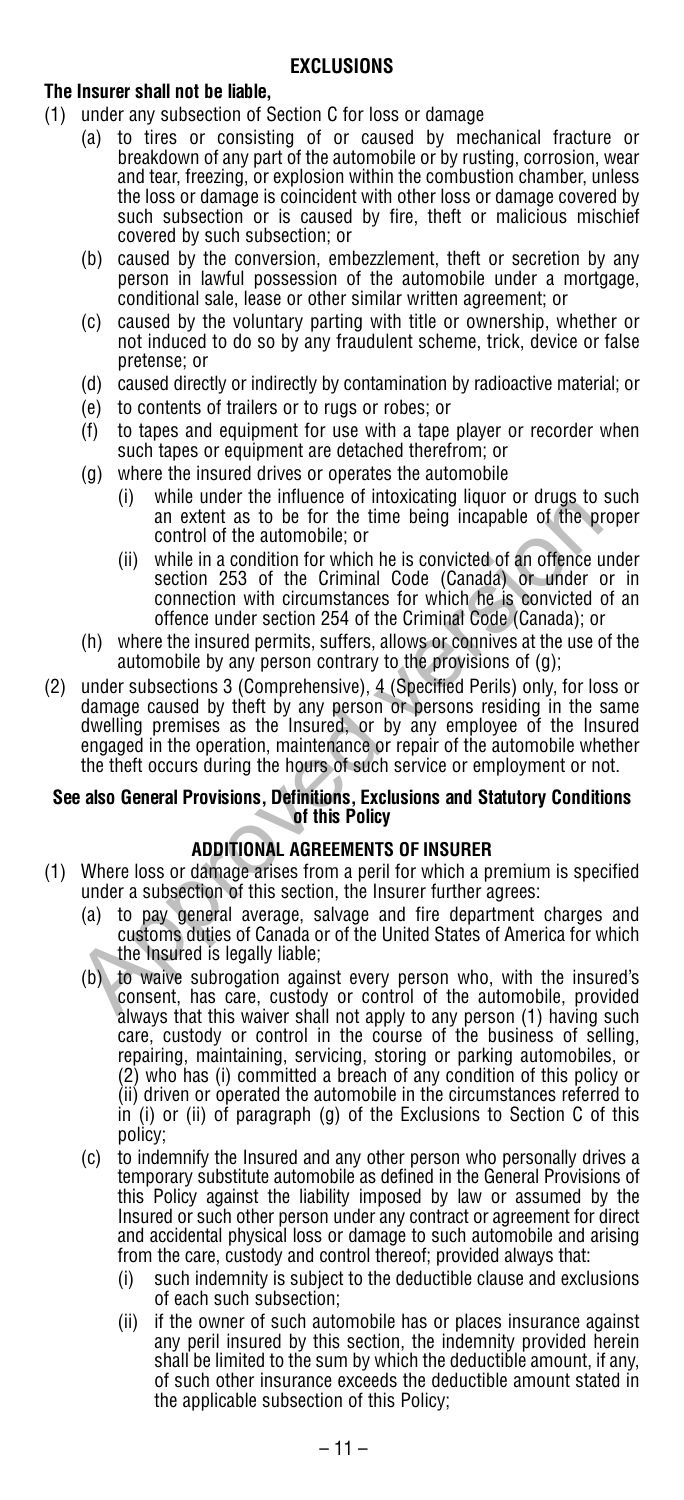- (iii) the Additional Agreements under section A of this Policy shall insofar as they are applicable, extend to the indemnity provided herein.
- (2) Loss of Use by Theft Where indemnity is provided under subsections 1, 3 or 4 of section C hereof the Insurer further agrees, following a theft of the entire automobile covered thereby, to reimburse the Insured for expense not exceeding \$25.00 for any one day nor totalling more than \$750.00 incurred for the rental of a substitute automobile including taxicabs and public means of transportation.

 Reimbursement is limited to such expense incurred during the period commencing seventy-two hours after such theft has been reported to the Insurer or the police and terminating, regardless of the expiration of the policy period, (a) upon the date of the completion of repairs to or the replacement of the property lost or damaged, or (b) upon such earlier date as the Insurer makes or tenders settlement for the loss or damage caused by such theft.

#### **GENERAL PROVISIONS, DEFINITIONS AND EXCLUSIONS**

# 1. **TERRITORY**

 This Policy applies only while the automobile is being operated, used, stored or parked within Canada, the United States of America or upon a vessel plying between ports of those countries.

# 2. **OCCUPANT DEFINED**

 In this Policy the word "occupant" means a person driving, being carried in or upon or entering or getting on to or alighting from an automobile.

# 3. **CONSENT OF OWNER**

 No person shall be entitled to indemnity or payment under this Policy who is an occupant of any automobile which is being used without the consent of the owner thereof.

# 4. **GARAGE PERSONNEL EXCLUDED**

Source when the control of the control of the control of the control of the control of the control of the POIC<br> **OCCUPANT DEFINED**<br>
In this Policy the word "occupant" means a person driving, being carried<br>
or upon or enter No person who is engaged in the business of selling, repairing, maintaining, storing, servicing or parking automobiles shall be entitled to indemnity or payment under this Policy for any loss, damage, injury or death sustained while engaged in the use or operation of or while working upon the automobile in the course of that business or while so engaged is an occupant of the described automobile or a newly acquired automobile as defined in this Policy, unless the person is the owner of such automobile or his employee or partner.

# 5. **AUTOMOBILE DEFINED**

 In this Policy except where stated to the contrary the words "the automobile" mean:

#### **Under sections A (Third Party Liability), B (Accident Benefits), C (Loss of or Damage to Insured Automobile)**

- (a) The Described Automobile an automobile, trailer or semi-trailer specifically described in the Policy or within the description of insured automobiles set forth therein;
- (b) A Newly Acquired Automobile an automobile, ownership of which is acquired by the insured and, within fourteen days following the date of its delivery to him, notified to the Insurer in respect of which the insured has no other valid insurance, if either it replaces an automobile described in the application or the Insurer insures (in respect of the section or subsection of the Insuring Agreements under which claim is made) all automobiles owned by the lnsured at such delivery date and in respect of which the Insured pays any additional premium required; provided however, that insurance hereunder shall not apply if the Insured is engaged in the business of selling automobiles;

# **and under sections A (Third Party Liability) and B (Accident Benefits) only**

(c) A Temporary Substitute Automobile – an automobile not owned by the Insured, nor by any person or persons residing in the same dwelling premises as the Insured, while temporarily used as the substitute for the described automobile which is not in use by any person insured by this Policy, because of its breakdown, repair, servicing, loss, destruction or sale: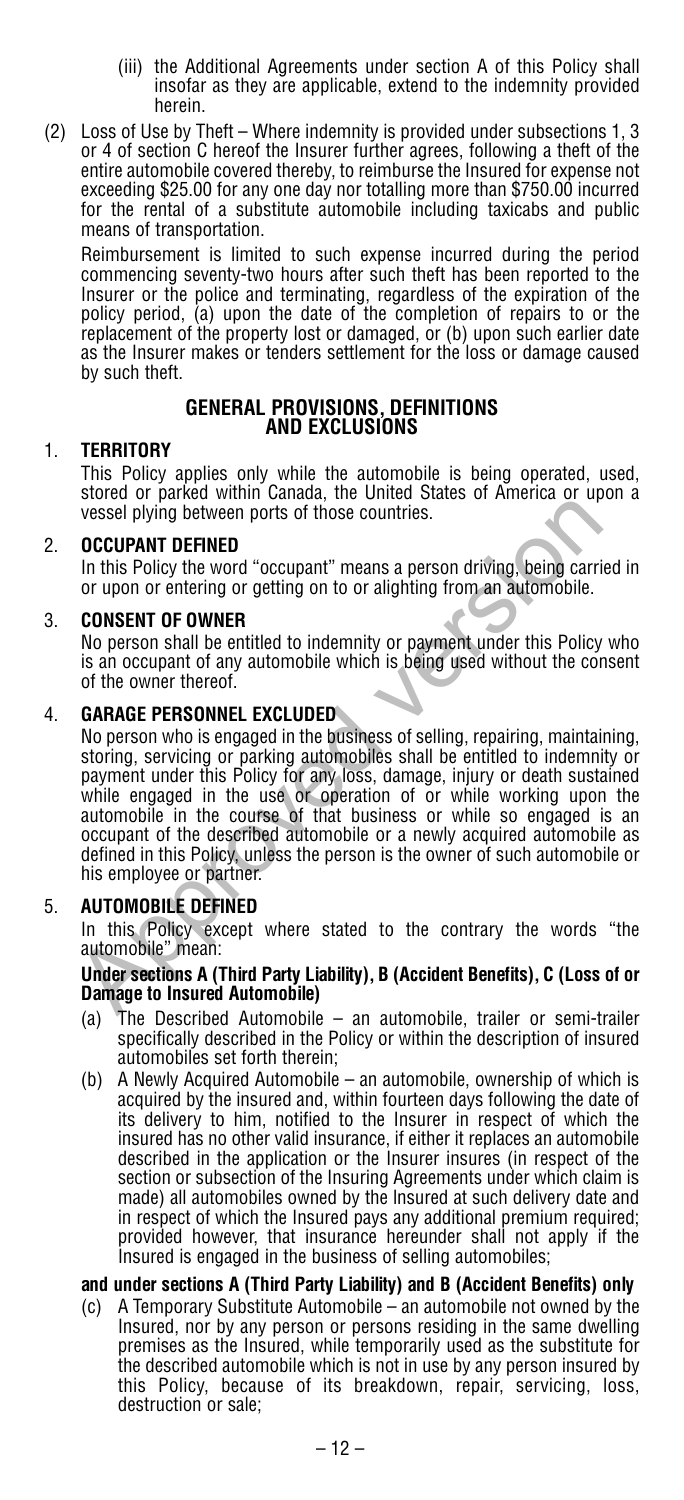- (d) Any Automobile of the Private Passenger or Station Wagon type, other than the described automobile, while personally driven by the Insured, or by his or her spouse if residing in the same dwelling premises as the Insured provided that
	- (i) the described automobile is of the private passenger or station wagon type;
	- (ii) the Insured is an individual or are husband and wife;
	- (iii) neither the Insured nor his or her spouse is driving such automobile in connection with the business of selling, repairing, maintaining, servicing, storing or parking automobiles;
	- (iv) such other automobile is not owned or regularly or frequently used by the Insured or by any person or persons residing in the same dwelling premises as the Insured;
	- (v) such other automobile is not owned, hired or leased by an employer of the Insured or by an employer of any person or persons residing in the same dwelling premises as the Insured;
	- (vi) such other automobile is not used for carrying passengers for compensation or hire or for commercial delivery;
- (e) If the Insured is a corporation, unincorporated association or registered co-partnership, any automobile of the private passenger or station wagon type, other than the described automobile, while personally driven by the employee or partner for whose regular use the described automobile is furnished, or by his or her spouse if residing in the same dwelling premises as such employee or partner, provided that
	- (i) neither such employee or partner or his or her spouse is the owner of an automobile of the private passenger or station wagon type;
	- (ii) the described automobile is of the private passenger or station wagon type;
	- (iii) neither such employee, partner or spouse is driving the automobile in connection with the business of selling, repairing, maintaining, servicing, storing or parking automobiles;
	- (iv) such other automobile is not owned, hired or leased or regularly or frequently used by the Insured or such employee or by any partner of the Insured or by any persons residing in the same dwelling premises as any of the aforementioned persons;
	- (v) such other automobile is not used for carrying passengers for compensation or hire or commercial delivery.
- (f) Trailers any trailer used in connection with the automobile.

# 6. **TWO OR MORE AUTOMOBILES**

- movine elipitoge or partner for whose regular use the described<br>automobile is furnished, or by his or her spouse if residing in the sam<br>dwelling premises as such employee or partner, provided that<br>(i) neither such employee (a) When two or more automobiles are described hereunder (i) with respect to the use or operation of such described automobiles, each automobile shall be deemed to be insured under a separate policy; (ii) with respect to the use or operation of an automobile not owned by the Insured, the limit of the Insurer's liability shall not exceed the highest limit applicable to any one described automobile;
	- (b) When the Insured owns two or more automobiles which are insured as described automobiles under two or more automobile insurance policies, the limit of the Insurer under this Policy with respect to the use or operation of an automobile not owned by the Insured shall not exceed the proportion that the highest limit applicable to any one automobile described in this Policy bears to the sum of the highest limits applicable under each policy and in no event shall exceed such proportion of the highest limit applicable to any one automobile under any policy;
	- (c) A motor vehicle and one or more trailers or semi-trailers attached thereto shall be held to be one automobile with respect to the limit(s) of liability under insuring Agreements A and B and separate automobiles with respect to the limit(s) of liability, including deductible provisions, under Insuring Agreement C.

#### 7. **WAR RISKS EXCLUDED**

 The Insurer shall not be liable under section B or C of this Policy for any loss, damage, injury or death caused directly or indirectly by bombardment, invasion, civil war, insurrection, rebellion, revolution, military or usurped power, or by operation of armed forces while engaged in hostilities, whether war be declared or not.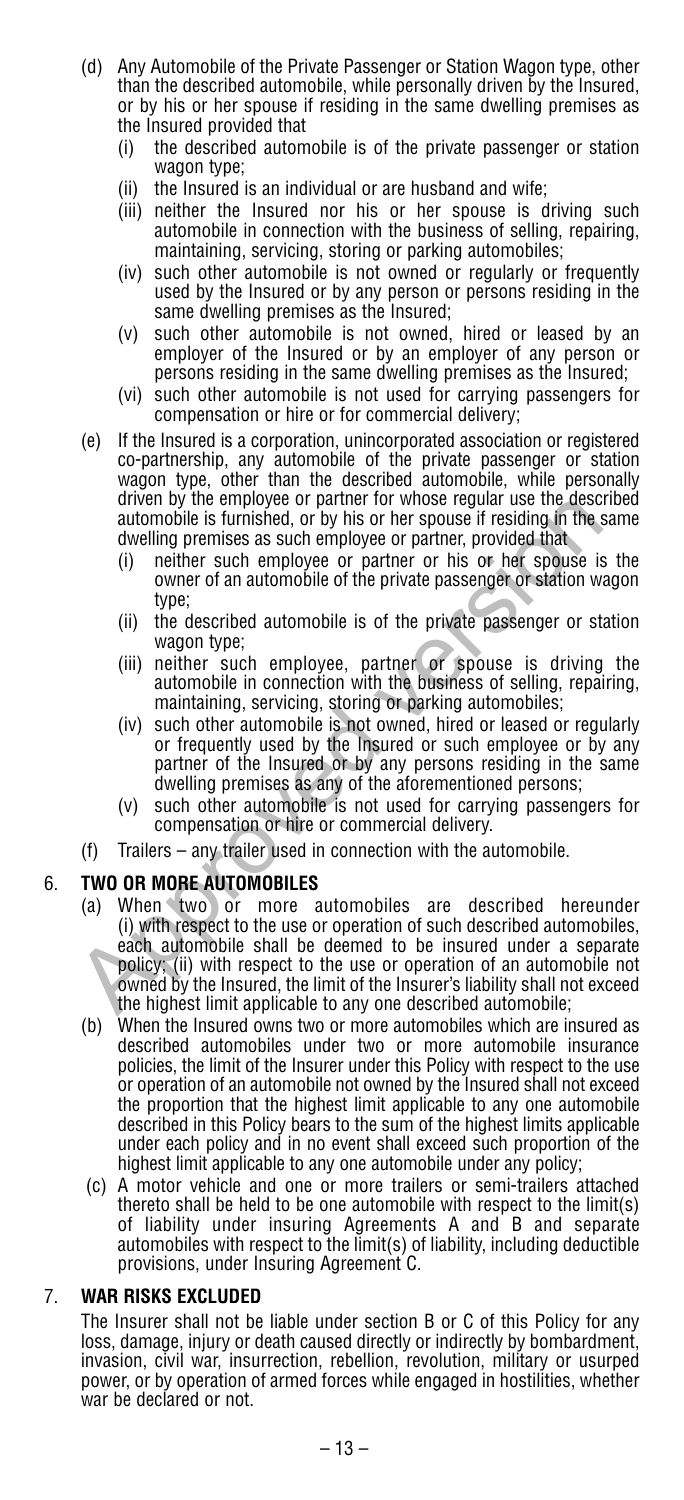# 8. **EXCLUDED USES**

 Unless coverage is expressly given by an endorsement of this Policy, the insurer shall not be liable under this Policy while:

- (a) the automobile is rented or leased to another person, but does not include the use by an employee of the employer's automobile in the business of the employee's employer for which the employee is paid;
- (b) the automobile is used to carry explosives, or to carry radioactive material for research, education, development or industrial purposes, or for purposes incidental to those purposes. "Radioactive material" means
	- (a) spent nuclear fuel rods that have been exposed to radiation in a nuclear reactor,
	- (b) radioactive waste material,
	- (c) unused enriched nuclear fuel rods, or
	- (d) any other radioactive material of such quantity and quality as to be harmful to persons or property if its container were destroyed or damaged;
- (c) the automobile is used as a taxicab, public omnibus, livery, jitney or sightseeing conveyance or for carrying passengers for compensation or hire provided that the following uses shall not be deemed to be the carrying of passengers for compensation or hire:
	- (i) the use by the insured of his automobile for the carriage of another person in return for the insured's carriage in the automobile of the other person.
	- (ii) the occasional and infrequent use by the insured of the automobile for the carriage of another person who shares the cost of the trip;
	- (iii) the use by the insured of his automobile for the carriage of a temporary or permanent domestic servant of the insured or the insured's spouse or adult interdependent partner;
	- (iv) the occasional and infrequent use by the insured of the automobile for the transportation of children to or from activities conducted as part of an educational program,
	- (v) the use by an insured of the automobile for the carriage of a client or customer or prospective client or customer.

# 9. **LIMITATION OF ACTIONS**

carrying of passengers for compensation or hire:<br>
(i) the use by the insured of his automobile for the carriage<br>
another person in return for the insured's carriage in the<br>
automobile of the other person.<br>
(ii) the occasi Every action or proceeding against an insurer for the recovery of insurance money payable under the contract is absolutely barred unless commenced within the time set out in the *Insurance Act*.

# **STATUTORY CONDITIONS**

In these Statutory Conditions, unless the context otherwise requires, "insured" means a person insured by the contract whether named in the contract or not.

- (i) Statutory Condition 3 does not apply when the contract does not insure against liability for loss or damage to persons and property;
- (ii) Statutory Condition 4 does not apply when the contract does not insure against loss of or damage to the automobile.

# **Material Change in Risk**

- 1. (1) The insured named in this contract must promptly notify the insurer or its agent in writing, of any change in the risk material to the contract and within the insured's knowledge.
	- (2) Without restricting the generality of subparagraph (1) of this condition, "change in the risk material to the contract" includes
		- (a) any change in the insurable interest of the insured named in the contract in the automobile by sale, assignment or otherwise, except through change of title by succession, death or proceedings under the *Bankruptcy and Insolvency Act* (Canada); and
		- (b) in respect to insurance against loss of or damage to the automobile,
			- (i) any mortgage, lien or encumbrance affecting the automobile after the application for the contract, and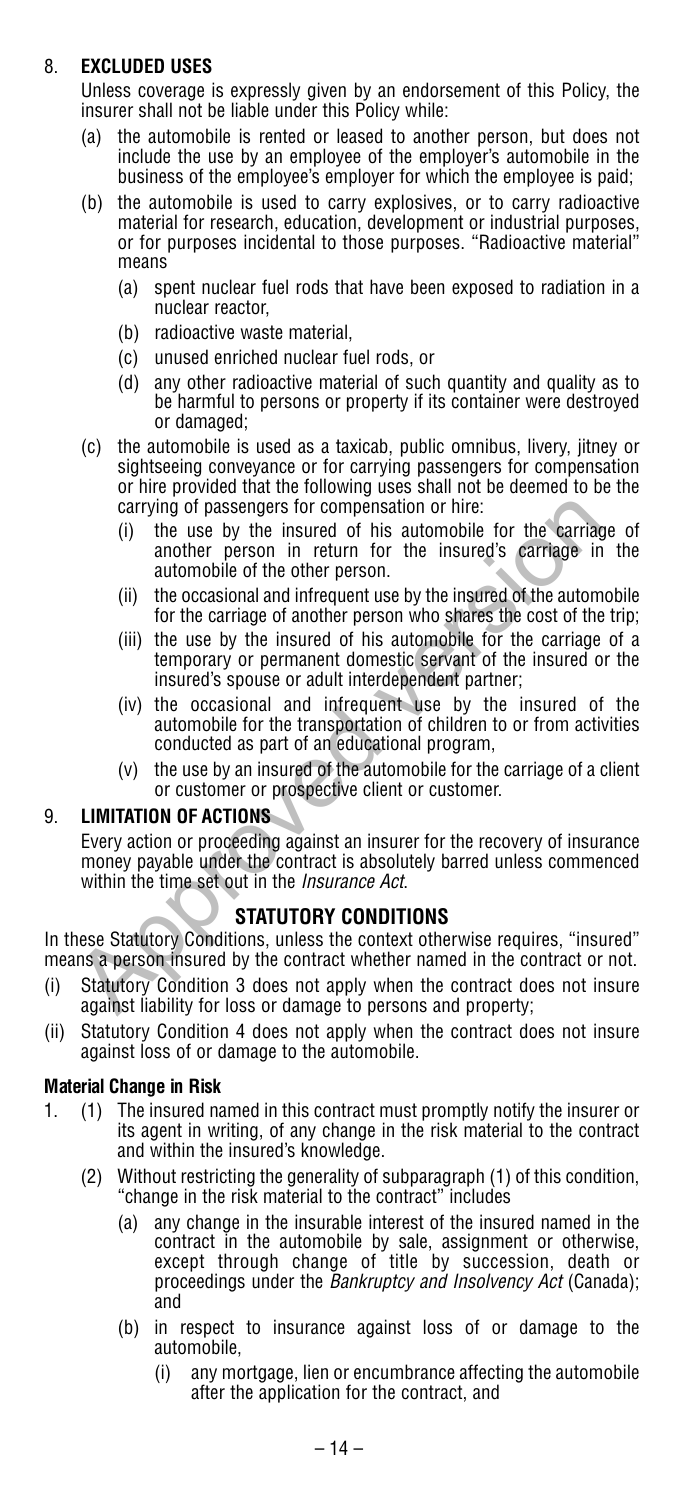(ii) any other insurance of the same interest, whether valid or not, covering loss or damage insured by the contract or any portion of the contract.

# **Prohibited Use by Insured**

- 2. (1) The insured must not drive or operate the automobile
	- (a) unless the insured is for the time being either authorized by law or qualified to drive or operate the automobile,
	- (b) while the insured's licence to drive or operate an automobile is suspended or while the insured's right to obtain a licence is suspended or while the insured is prohibited under order of any court from driving or operating an automobile,
	- (c) while the insured is under the age of 16 years or under any other age prescribed by the law of the province in which the insured resides at the time the contract is made as being the minimum age at which a licence or permit to drive an automobile may be issued to the insured,
	- (d) for any illicit or prohibited trade or transportation, or
	- (e) in any race or speed test.

# **Prohibited Use by Others**

- (2) The insured must not permit or allow the use of the automobile
	- (a) by any person
		- (i) unless that person is for the time being either authorized by law or qualified to drive or operate the automobile, or
		- (ii) while that person is under the age of 16 years or under any other age prescribed by the law of the province in which the person resides at the time the contract is made as being the minimum age at which a licence or permit to drive an automobile may be issued to the person,
- (2) The insured must not permit or allow the use of the automobile<br>
(a) by any person that person is for the time being either authorized<br>
(i) unless that person is for the time being either automobile, or<br>
(ii) while tha (b) by any person who is a member of the household of the insured while the person's licence to drive or operate an automobile is suspended or while the person's right to obtain a licence is suspended or while the person is prohibited under order of any court from driving or operating an automobile,
	- (c) for any illicit or prohibited trade or transportation, or
	- (d) in any race or speed test.

# **Requirements Where Loss or Damage to Persons or Property**

- 3. (1) The insured must
	- (a) promptly give to the insurer written notice, with all available particulars, of any accident involving loss or damage to persons or property and of any claim made on account of the accident,
	- (b) verify by statutory declaration, if required by the insurer, that the claim arose out of the use or operation of the automobile and that the person operating or responsible for the operation of the automobile at the time of the accident is a person insured under the contract, and
	- (c) forward immediately to the insurer every letter, document, advice or writ received by the insured from or on behalf of the claimant.
	- (2) The insured must not
		- (a) voluntarily assume any liability or settle any claim except at the insured's own cost, or
		- (b) interfere in any negotiations for settlement or in any legal proceeding.
	- (3) The insured must, whenever requested by the insurer, aid in securing information and evidence and the attendance of any witness, and must co-operate with the insurer, except in a pecuniary way, in the defence of any action or proceeding or in the prosecution of any appeal.

### **Requirements Where Loss or Damage to the Automobile**

4. (1) When loss of or damage to the automobile occurs, the insured must, if the loss or damage is covered by the contract,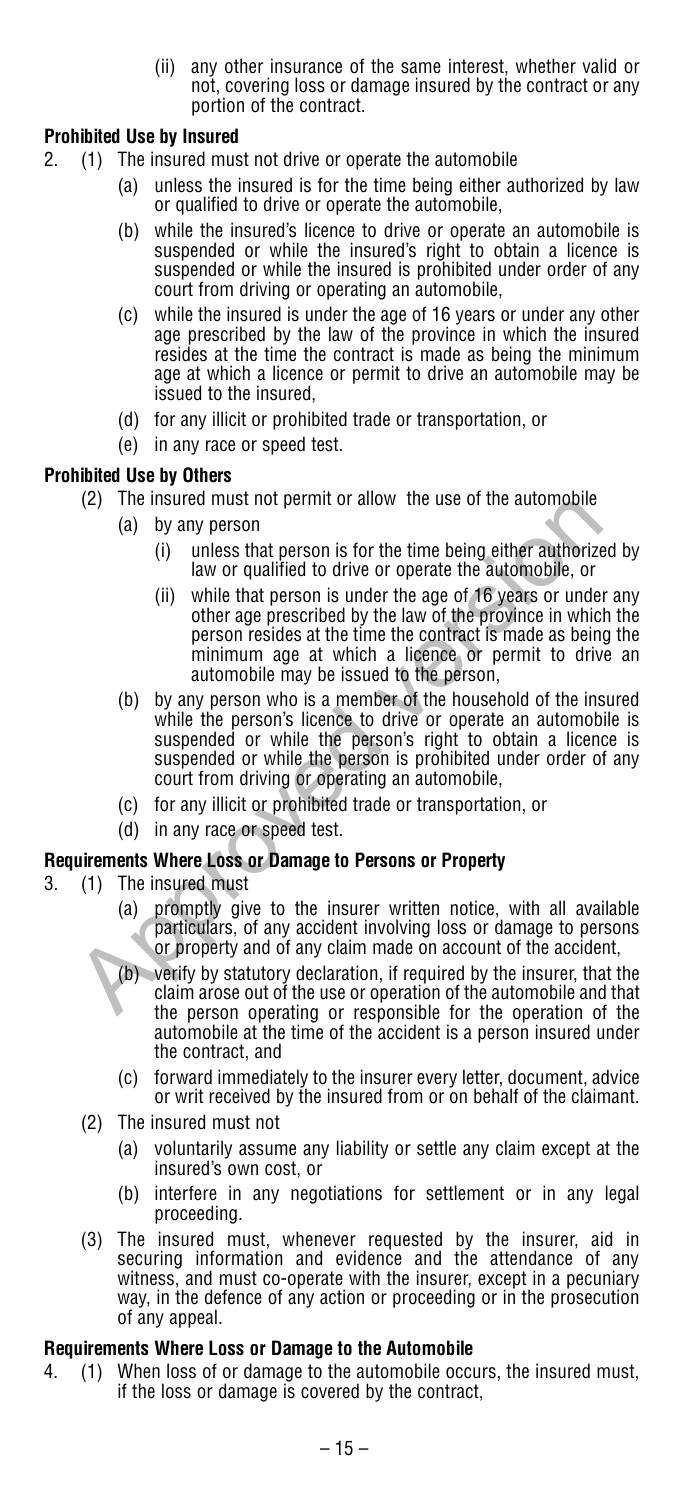- (a) promptly give notice of the loss or damage in writing to the insurer with fullest information obtainable at the time,
- (b) at the expense of the insurer, and as far as reasonably possible, protect the automobile from further loss or damage, and
- (c) deliver to the insurer within 90 days after the date of the loss or damage a statutory declaration stating, to the best of the insured's knowledge and belief, the place, time, cause and amount of the loss or damage, the interest of the insured and of all others in the automobile, the encumbrances on the automobile, all other insurance, whether valid or not, covering the automobile and that the loss or damage did not occur through any wilful act or neglect, procurement, means or connivance of the insured.
- (2) Any further loss or damage accruing to the automobile directly or indirectly from a failure to protect it as required under subparagraph (1) of this condition is not recoverable under the contract.
- (3) No repairs, other than those that are immediately necessary for the protection of the automobile from further loss or damage, may be undertaken and no physical evidence of the loss or damage may be removed
	- (a) without the written consent of the insurer, or
	- (b) until the insurer has had a reasonable opportunity to make the inspection for which provision is made in Statutory Condition 5.

### **Examination of Insured**

(4) The insured must submit to examination under oath and must produce for examination at any reasonable place and time designated by the insurer or its representative all documents in the insured's possession or control that relate to the matters in question, and the insured must permit extracts and copies of the documents to be made.

# **Insurer Liable for Cash Value of Automobile**

(b) until the insurer has had a reasonable opportunity to make the inspection for which provision is made in Statutory Condition **mination of Insured** (4) The insured must submit to examination under oath and must produce (5) The insurer is not liable for more than the actual cash value of the automobile at the time any loss or damage occurs, and the loss or damage must be ascertained or estimated according to that actual cash value with proper deductions for depreciation, however caused, and must not exceed the amount that it would cost to repair or replace the automobile, or any part of the automobile, with material of similar kind and quality, but if any part of the automobile is obsolete and unavailable, the liability of the insurer in respect of the automobile is limited to the value of that part at the time of loss or damage, not exceeding the maker's latest list price.

### **Repair or Replacement**

(6) Except where a dispute resolution process has been initiated, the insurer, instead of making payment, may, within a reasonable time, repair, rebuild or replace the property damaged or lost with other of similar kind and quality if, within 7 days after the receipt of the proof of loss, it gives written notice of its intention to do so.

#### **No Abandonment, Salvage**

- (7) There must be no abandonment of the automobile to the insurer without the insurer's consent.
- (8) If the insurer exercises the option to replace the automobile or pays the actual cash value of the automobile, the salvage, if any, vests in the insurer.

### **In Case of Disagreement**

- (9) In the event of disagreement as to the nature and extent of the repairs and replacements required, or as to their adequacy, if effected, or as to the amount of the loss or damage, those questions must be determined by a dispute resolution process as provided under the Insurance Act before there can be recovery under the contract, whether the right to recover under the contract is disputed or not, and independently of all other questions.
- (10) There is no right to a dispute resolution process until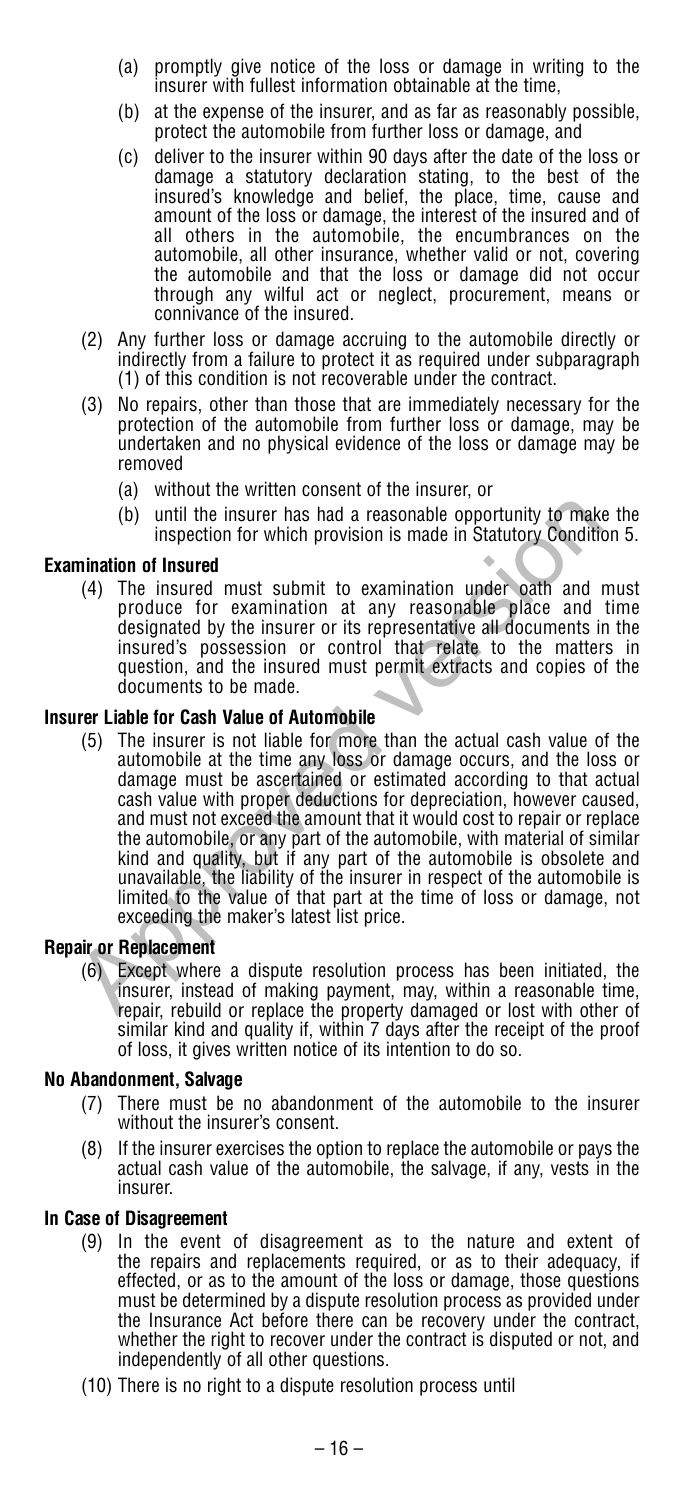- (a) a specific demand for it is made in writing, and
- (b) the proof of loss has been delivered.

# **Inspection of Automobile**

5. The insured must permit the insurer at all reasonable times to inspect the automobile and its equipment.

# **Time and Manner of Payment of Insurance Money**

6. (1) The insurer must pay the insurance money for which it is liable under the contract within 60 days after the proof of loss has been received by it or, where a dispute resolution process is conducted under Statutory Condition 4(9), within 15 days after the decision is rendered.

### **When Action May Be Brought**

(2) The insured may not bring an action to recover the amount of a claim under the contract unless the requirements of Statutory Conditions 3 and 4 are complied with or until the amount of the loss has been ascertained as provided for under Statutory Conditions 3 and 4 or by a judgment against the insured after trial of the issue, or by agreement between the parties with the written consent of the insurer.

# **Who May Give Notice and Proofs of Claim**

7. Notice of claim may be given and proofs of claim may be made by the agent of the insured named in this contract in the case of absence or inability of the insured to give the notice or make the proof, such absence or inability being satisfactorily accounted for or, in the like case or if the insured refuses to do so, by a person to whom any part of the insurance money is payable.

# **Termination**

- 8. (1) The contract may be terminated
	- (a) by the insurer giving to the insured 15 days' notice of termination by registered mail or 5 days' written notice of termination personally delivered, or
	- (b) by the insured at any time on request.
	- (2) If the contract is terminated by the insurer,
		- (a) the insurer must refund the excess of premium actually paid by the insured over the prorated premium for the expired time, but in no event, may the prorated premium for the expired time be less than any minimum retained premium specified, and
		- (b) the refund must accompany the notice unless the premium is subject to adjustment or determination as to the amount, in which case the refund must be made as soon as practicable.
- of the insured named in this contract in the case of absence or inability<br>the insured to give the notice or make the proof, such absence or inability<br>being satisfactorily accounted for or, in the like case or if the insura (3) If the contract is terminated by the insured, the insurer must refund as soon as practicable the excess of premium actually paid by the insured over the short rate premium for the expired time, but in no event may the short rate premium for the expired time be deemed to be less than any minimum retained premium specified.
	- (4) The 15-day referred to in subparagraph 1(a) of this condition starts to run on the day the registered letter or notification of it is delivered to the insured's postal address.

# **Notice**

- 9. (1) Any written notice to the insurer may be delivered at, or sent by registered mail to, the chief agency or head office of the insurer in the province.
	- (2) Written notice may be given to the insured named in the contract by letter personally delivered to the insured or by registered mail addressed to the insured at the insured's latest postal address as notified to the insurer.
	- (3) In this condition, "registered" means registered in or outside Canada.